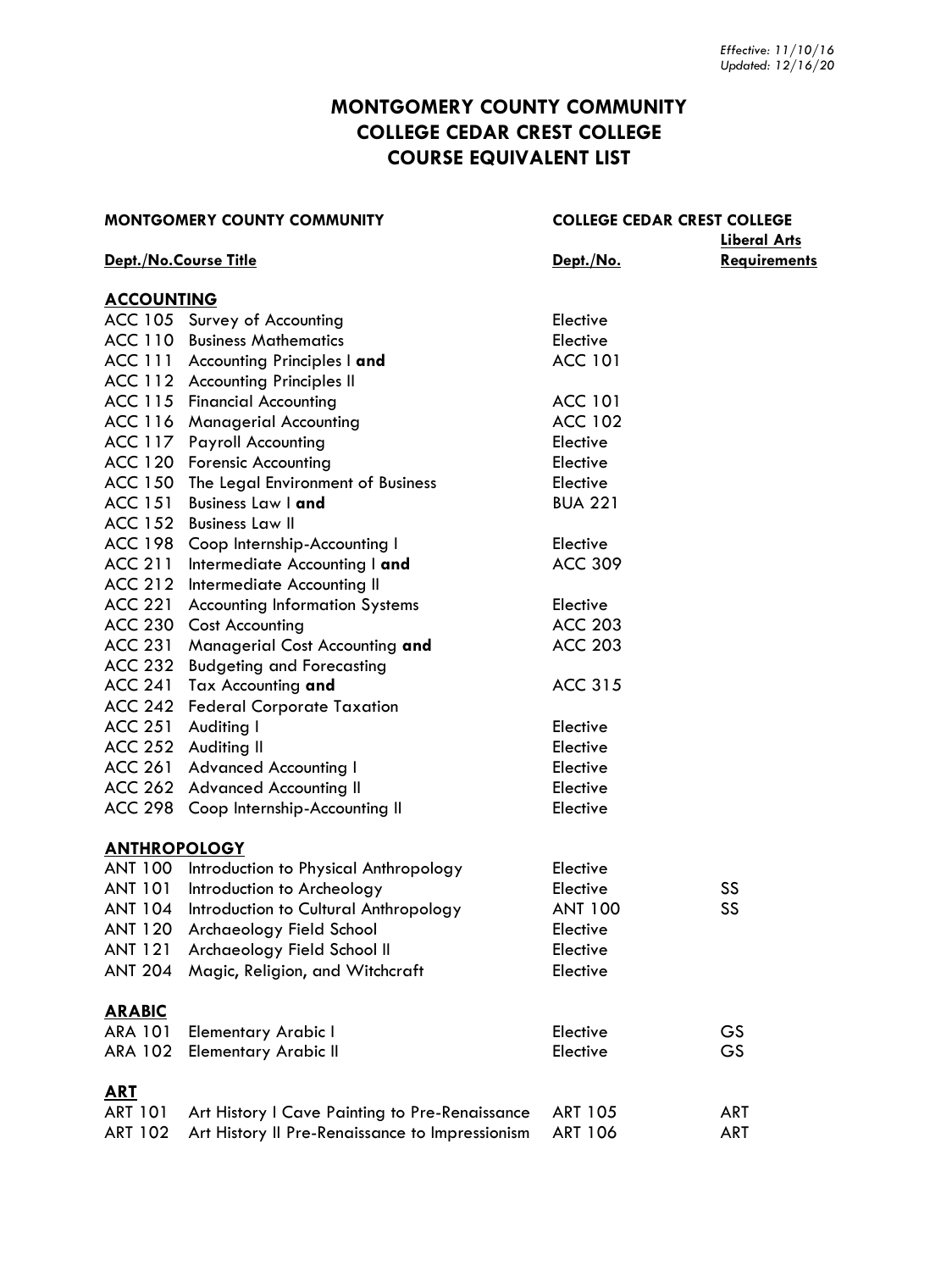| <b>MONTGOMERY COUNTY COMMUNITY</b> |                                        | <b>COLLEGE CEDAR CREST COLLEGE</b> |                     |  |
|------------------------------------|----------------------------------------|------------------------------------|---------------------|--|
|                                    |                                        |                                    | <b>Liberal Arts</b> |  |
| Dept./No.                          | <b>Course Title</b>                    | Dept./No.                          | <b>Requirements</b> |  |
|                                    |                                        |                                    |                     |  |
|                                    |                                        |                                    |                     |  |
| <b>ART 103</b>                     | Art History III Modern Art             | <b>ART 200</b>                     | <b>ART</b>          |  |
| <b>ART 104</b>                     | History of Graphic Design              | Elective                           |                     |  |
| <b>ART 105</b>                     | Film History: The Silent Era           | <b>CST 240</b>                     | <b>HUM</b>          |  |
| ART 107                            | Non-Western Art                        | Elective                           |                     |  |
| <b>ART 108</b>                     | History of Photography                 | Elective                           |                     |  |
| <b>ART 111</b>                     | Drawing I                              | <b>ART 101</b>                     | <b>ART</b>          |  |
| ART 112                            | Drawing II                             | <b>ART 201</b>                     | <b>ART</b>          |  |
| <b>ART 121</b>                     | Painting I                             | <b>ART 123</b>                     | <b>ART</b>          |  |
| <b>ART 122</b>                     | <b>Painting II</b>                     | <b>ART 223</b>                     | <b>ART</b>          |  |
| <b>ART 130</b>                     | <b>Two-Dimensional Design</b>          | <b>ART 110</b>                     | ART                 |  |
| <b>ART 131</b>                     | Color Theory                           | <b>ART 110</b>                     | <b>ART</b>          |  |
| <b>ART 132</b>                     | Digital Media I                        | Elective                           |                     |  |
| <b>ART 135</b>                     | Typography                             | Elective                           |                     |  |
| ART 137                            | Digital Design: Digital Imaging        | Elective                           |                     |  |
| <b>ART 138</b>                     | Digital Art I                          | Elective*                          |                     |  |
| <b>ART 139</b>                     | Digital Art II                         | ART 229 (1 credit)                 |                     |  |
| <b>ART 140</b>                     | 3-D Design Principles                  | <b>ART 127</b>                     | ART                 |  |
| <b>ART 141</b>                     | 3-D Design/Materials and Techniques    | <b>ART 227</b>                     | <b>ART</b>          |  |
| ART 143                            |                                        | <b>ART 125</b>                     | <b>ART</b>          |  |
|                                    | Jewelry Design I                       |                                    |                     |  |
| <b>ART 145</b>                     | Introductory Woodworking               | Elective                           |                     |  |
| <b>ART 148</b>                     | <b>Graphic Design Applications</b>     | Elective                           |                     |  |
| ART 149                            | Page Layout and Design                 | Elective                           |                     |  |
| <b>ART 151</b>                     | <b>Basic Photography I</b>             | Elective                           |                     |  |
| <b>ART 152</b>                     | Photography II                         | Elective                           |                     |  |
| <b>ART 155</b>                     | Digital Photography                    | Elective                           |                     |  |
| <b>ART 156</b>                     | Digital Photography II                 | Elective                           |                     |  |
| ART 157                            | Photography for Mobile Devices         | Elective*                          |                     |  |
| <b>ART 158</b>                     | Digital Photography: Studio Lighting   | Elective*                          |                     |  |
| <b>ART 161</b>                     | Ceramics I                             | <b>ART 131</b>                     | <b>ART</b>          |  |
| ART 171                            | Printmaking I                          | ART 111                            | ART                 |  |
| <b>ART 190</b>                     | Career Strategies for the Artist       | Elective                           |                     |  |
| <b>ART 197</b>                     | Ind Study in Art I Level I             | Elective                           |                     |  |
| <b>ART 198</b>                     | Ind Study in Art II Level I            | Elective                           |                     |  |
| <b>ART 201</b>                     | <b>Illustration I</b>                  | <b>ART 113</b>                     |                     |  |
| <b>ART 202</b>                     | <b>Illustration II</b>                 | <b>ART 213</b>                     |                     |  |
| <b>ART 211</b>                     | Drawing III                            | <b>ART 213</b>                     | <b>ART</b>          |  |
| <b>ART 213</b>                     | Pastels                                | Elective                           |                     |  |
| <b>ART 221</b>                     | <b>Painting III</b>                    | <b>ART 323</b>                     | <b>ART</b>          |  |
| <b>ART 222</b>                     | <b>Watercolor Painting</b>             | Elective                           |                     |  |
| <b>ART 224</b>                     | Painting in the Landscape              | Elective                           |                     |  |
| <b>ART 231</b>                     | Graphic Design I                       | Elective                           |                     |  |
| <b>ART 232</b>                     | <b>Graphic Design II</b>               | Elective                           |                     |  |
| <b>ART 233</b>                     | Visual Design for the World Wide Web   | Elective                           |                     |  |
| <b>ART 237</b>                     | Graphic Design: Portfolio Workshop     | Elective                           |                     |  |
| <b>ART 238</b>                     | <b>Animation I</b>                     | Elective                           |                     |  |
| <b>ART 239</b>                     | Digital Design: Multimedia Production  | Elective                           |                     |  |
| <b>ART 245</b>                     | Sculpture: Clay Modeling               | <b>ART 127</b>                     | <b>ART</b>          |  |
| <b>ART 246</b>                     | Sculptural Fabrication and Mold Making | Elective                           |                     |  |
| <b>ART 247</b>                     | <b>Advanced Sculpture</b>              | <b>ART 227</b>                     | <b>ART</b>          |  |
|                                    |                                        |                                    |                     |  |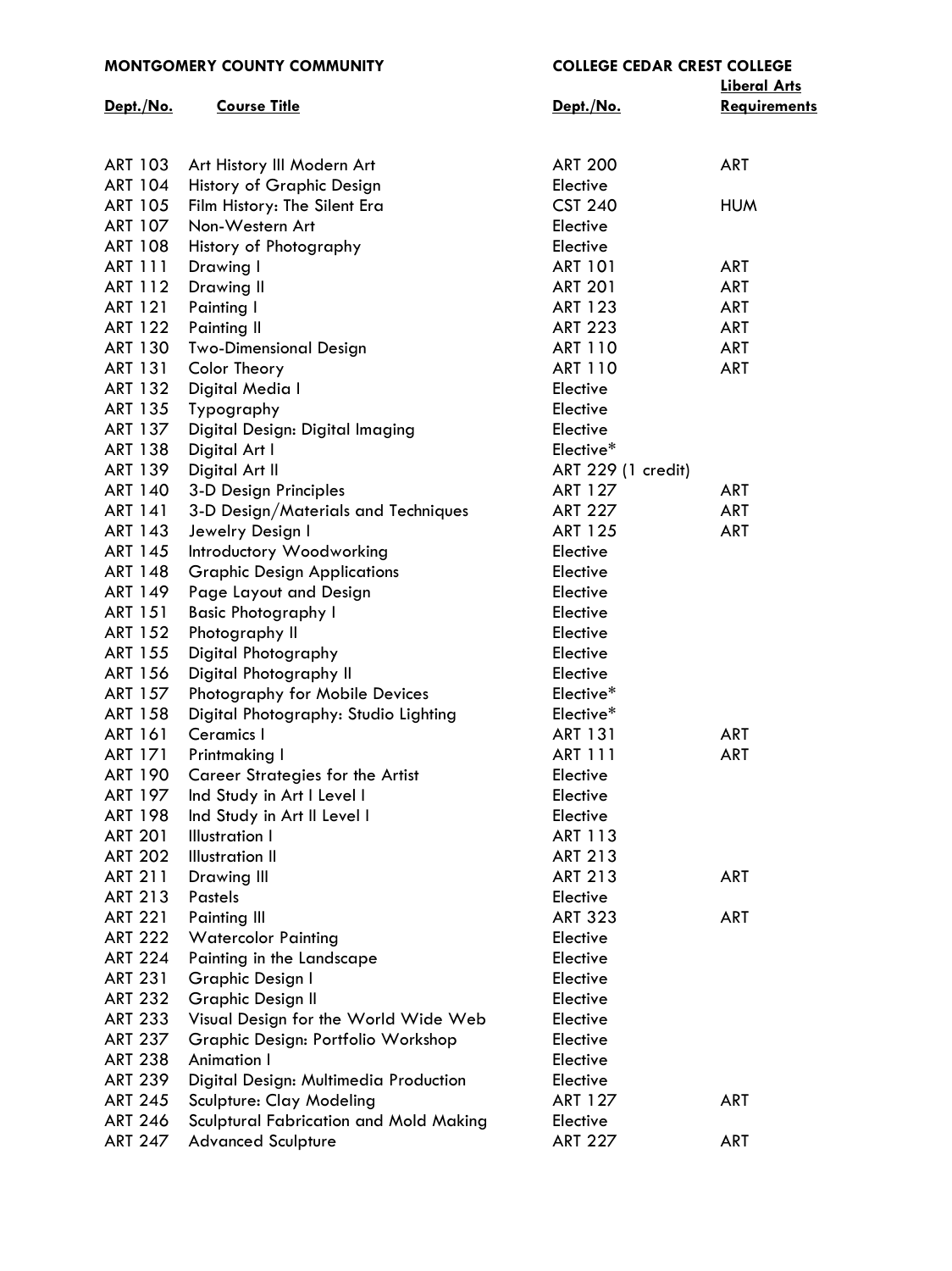|                  | <b>MONTGOMERY COUNTY COMMUNITY</b>                     | <b>COLLEGE CEDAR CREST COLLEGE</b>   |                     |
|------------------|--------------------------------------------------------|--------------------------------------|---------------------|
|                  |                                                        |                                      | <b>Liberal Arts</b> |
| Dept./No.        | <b>Course Title</b>                                    | Dept./No.                            | <b>Requirements</b> |
|                  |                                                        |                                      |                     |
|                  |                                                        |                                      |                     |
| <b>ART 249</b>   | The Practice of Art in Public                          | Elective                             |                     |
| <b>ART 261</b>   | <b>Ceramics II</b>                                     | <b>ART 231</b>                       | <b>ART</b>          |
| <b>ART 262</b>   | <b>Ceramics III</b>                                    | <b>ART 331</b>                       | <b>ART</b>          |
| <b>ART 265</b>   | <b>Salt-Glazed Pottery</b>                             | Elective                             |                     |
| <b>ART 266</b>   | Raku Pottery                                           | Elective                             |                     |
| <b>ART 267</b>   | Kiln Building                                          | Elective                             |                     |
| <b>ART 271</b>   | Printmaking II                                         | <b>ART 212</b>                       | <b>ART</b>          |
| <b>ART 272</b>   | Printmaking III                                        | <b>ART 311</b>                       | ART                 |
| <b>ART 275</b>   | Portfolio and Professional Techniques                  | Elective                             |                     |
|                  | *Can be used as a NM elective for the New Media major. |                                      |                     |
|                  |                                                        |                                      |                     |
| <b>ASTRONOMY</b> |                                                        |                                      |                     |
|                  | AST 120 Introduction to Astronomy                      | GSC 103                              | SCI                 |
| AST 121          | Astrobiology                                           | Elective                             |                     |
|                  |                                                        |                                      |                     |
|                  | <b>BAKING AND PASTRY ARTS</b>                          |                                      |                     |
| <b>BPA 120</b>   | Introduction to Baking and Pastry                      | Elective                             |                     |
| <b>BPA 131</b>   | <b>Breads and Rolls</b>                                | Elective                             |                     |
| <b>BPA 220</b>   | <b>Advanced Baking and Pastry</b>                      | Elective                             |                     |
| <b>BPA 233</b>   | <b>Chocolates and Confections</b>                      | Elective                             |                     |
| <b>BPA 240</b>   |                                                        |                                      |                     |
|                  | <b>Retail Bakery Operations</b>                        | Elective                             |                     |
| <b>BPA 253</b>   | <b>Plated Desserts and Modern Trends</b>               | Elective                             |                     |
| <b>BPA 254</b>   | <b>Tiered Cakes and Sugar Artistry</b>                 | Elective                             |                     |
| <b>BIOLOGY</b>   |                                                        |                                      |                     |
| <b>BIO 103</b>   | Introduction to Human Anatomy & Physiology             | Elective for non-majors SCI - No lab |                     |
| <b>BIO 115</b>   | <b>Environmental Biology</b>                           | <b>BIO 111</b>                       | SCI                 |
| <b>BIO 120</b>   | Concepts of Biology                                    | <b>BIO 111</b>                       | SCI                 |
|                  |                                                        |                                      |                     |
| <b>BIO 121</b>   | General Biology I (For the non science major)          | <b>BIO 112</b>                       |                     |
| <b>BIO 122</b>   | General Biology II                                     | <b>BIO 111</b>                       | SCI                 |
| <b>BIO 123</b>   | Field Biology of West Virginia                         | Elective                             | SCI                 |
| <b>BIO 129</b>   | Functional Human Anatomy & Physiology                  | <b>BIO 112</b>                       | SCI                 |
| <b>BIO 130</b>   | Introductory Anatomy & Physiology                      | <b>BIO 112</b>                       | SCI                 |
| <b>BIO 131</b>   | Human Anatomy and Physiology I                         | BIO 117 or 217                       | SCI                 |
| <b>BIO 132</b>   | Human Anatomy and Physiology II                        | BIO 118 or 218                       | SCI                 |
| <b>BIO 140</b>   | Microbiology and Immunology or                         |                                      |                     |
| <b>BIO 141</b>   | <b>Clinical Microbiology I</b>                         | <b>BIO 127</b>                       | SCI                 |
| <b>BIO 151</b>   | Principles of Biology I (For the science major)        | <b>BIO 124</b>                       | SCI                 |
| <b>BIO 152</b>   | Principles of Biology II (For the science major)       | <b>BIO 123</b>                       | SCI                 |
| <b>BIO 199</b>   | Independent Study in Biology I                         | Reviewed Individually                |                     |
| <b>BIO 241</b>   | <b>Clinical Microbiology II</b>                        | BIO 127 or BIO 227                   | SCI                 |
| <b>BIO 253</b>   | General Zoology                                        | <b>BIO 121</b>                       | SCI                 |
| <b>BIO 254</b>   | General Microbiology                                   | BIO 127 or 227                       | SCI                 |
| <b>BIO 255</b>   | General Botany                                         | <b>BIO 122</b>                       | SCI                 |
| <b>BIO 256</b>   | Ecology                                                | <b>BIO</b> elective                  | SCI                 |
| <b>BIO 260</b>   | Genetics                                               | <b>BIO</b> elective                  | SCI                 |
|                  |                                                        |                                      |                     |

**[BIOTECHNOLOGY](http://mc3.edu/academics/courses/1059-bit)** BIT 120 Introduction to Biotechnology Reviewed Individually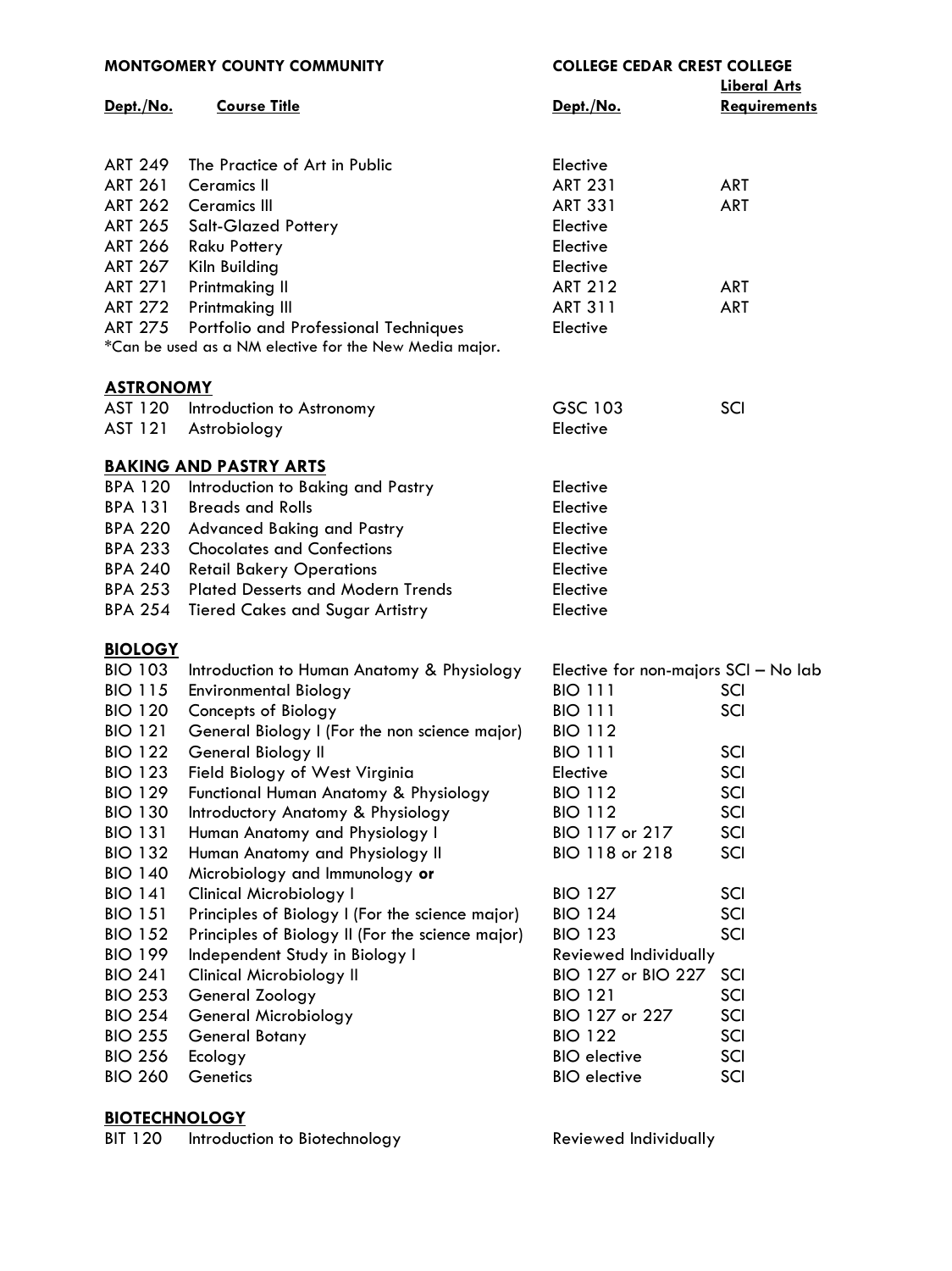| <b>MONTGOMERY COUNTY COMMUNITY</b> |                                                                 | <b>COLLEGE CEDAR CREST COLLEGE</b> |                                            |  |
|------------------------------------|-----------------------------------------------------------------|------------------------------------|--------------------------------------------|--|
| Dept./No.                          | <b>Course Title</b>                                             | Dept./No.                          | <b>Liberal Arts</b><br><b>Requirements</b> |  |
|                                    |                                                                 |                                    |                                            |  |
| <b>BIT 123</b>                     | <b>Basic Techniques and Instrumentation in</b><br>Biotechnology | Reviewed Individually              |                                            |  |
| <b>BIT 220</b>                     | <b>Biotechnology Research</b>                                   | Reviewed Individually              |                                            |  |
| <b>BIT 230</b>                     | <b>Biotechnology Manufacturing</b>                              | Reviewed Individually              |                                            |  |
| <b>BIT 232</b>                     | Biomanufacturing                                                | Reviewed Individually              |                                            |  |
| <b>BIT 240</b>                     | <b>Cell Culture Techniques</b>                                  | <b>BIO 341</b>                     | SCI                                        |  |
| <b>BIT 242</b>                     | Fermentation                                                    | Reviewed Individually              |                                            |  |
| <b>BIT 298</b>                     | Biotechnology Internship                                        | Reviewed individually              |                                            |  |
| <b>CHEMISTRY</b>                   |                                                                 |                                    |                                            |  |
| <b>CHE 121</b>                     | General Chemistry - Inorganic and                               | <b>CHE 103</b>                     | SCI                                        |  |
| <b>CHE 122</b>                     | General Chemistry - Organic                                     |                                    |                                            |  |
| <b>CHE 131</b>                     | Chemistry for Technology I and                                  | <b>CHE 103</b>                     | SCI                                        |  |
| <b>CHE 132</b>                     | Chemistry for Technology II                                     |                                    |                                            |  |
| <b>CHE 150</b>                     | <b>Essentials of Chemistry</b>                                  | Elective                           | SCI                                        |  |
| <b>CHE 151</b>                     | Principles of Chemistry I                                       | <b>CHE 111</b>                     | SCI                                        |  |
|                                    | (fulfills the chemistry requirement for nursing)                |                                    |                                            |  |
| <b>CHE 152</b>                     | Principles of Chemistry II                                      | <b>CHE 112</b>                     | SCI                                        |  |
| <b>CHE 199</b>                     | Independent Study                                               | Elective                           | SCI                                        |  |
| <b>CHE 261</b>                     | <b>Organic Chemistry I</b>                                      | <b>CHE 205</b>                     | SCI                                        |  |
| <b>CHE 262</b>                     | <b>Organic Chemistry II</b>                                     | <b>CHE 206</b>                     | SCI                                        |  |
| <b>CHINESE</b>                     |                                                                 |                                    |                                            |  |
| <b>CHI 101</b>                     | <b>Elementary Mandarin Chinese I</b>                            | Elective                           | GS                                         |  |
| <b>CHI 102</b>                     | <b>Elementary Mandarin Chinese II</b>                           | Elective                           | GS                                         |  |
| <b>COMMUNICATION</b>               |                                                                 |                                    |                                            |  |
|                                    | COM 100 Mass Media and Society                                  | Elective                           |                                            |  |
|                                    | COM 101 Survey of Mass Media Industries in U.S.                 | <b>COM 112</b>                     | SS                                         |  |
|                                    | Introduction to Media Communication                             |                                    |                                            |  |
|                                    | COM 105 Introduction to Acting                                  | <b>THS 201</b>                     | <b>ART</b>                                 |  |
|                                    | COM 106 Introduction to Acting II                               | <b>THS 202</b>                     | <b>ART</b>                                 |  |
|                                    | COM 107 Introduction to Video Production and Literacy           | <b>COM 224</b>                     | ART                                        |  |
|                                    | COM 111 Mass Media and Society                                  | Elective*                          |                                            |  |
|                                    | <b>COM 112 Media Industries United States</b>                   | <b>COM 112</b>                     | SS                                         |  |
|                                    | COM 114 Survey of Performing Arts                               | Elective                           | ART                                        |  |
|                                    | COM 120 Introduction to Scriptwriting                           | Elective                           |                                            |  |
|                                    | COM 121 Introductory Scriptwriting Workshop                     | Elective                           |                                            |  |
|                                    | COM 123 Introduction to Writing for Broadcast News              | Elective                           |                                            |  |
|                                    | <b>COM 124 Broadcast News Writing Workshop</b>                  | Elective                           |                                            |  |
|                                    | COM 126 Introduction to Scriptwriting                           | Elective***                        |                                            |  |
|                                    | COM 153 Campus Radio Workshop                                   | Elective**                         |                                            |  |
|                                    | COM 159 Recording Industry Workshop                             | Elective                           |                                            |  |
|                                    | COM 160 Media Literacy Workshop                                 | Elective                           |                                            |  |
|                                    | COM 161 Media Industries Workshop                               | Elective                           |                                            |  |
|                                    | COM 163 Visual Storytelling Workshop                            | Elective                           |                                            |  |
|                                    | COM 166 Introduction to Electronic Journalism                   | <b>COM 252</b>                     | $WRI-2$                                    |  |
|                                    | COM 167 Introduction to Electronic Journalism Workshop          | Elective**                         |                                            |  |
|                                    | COM 169 Introduction to Electronic Journalism                   | <b>COM 252</b>                     | $WRI-2$                                    |  |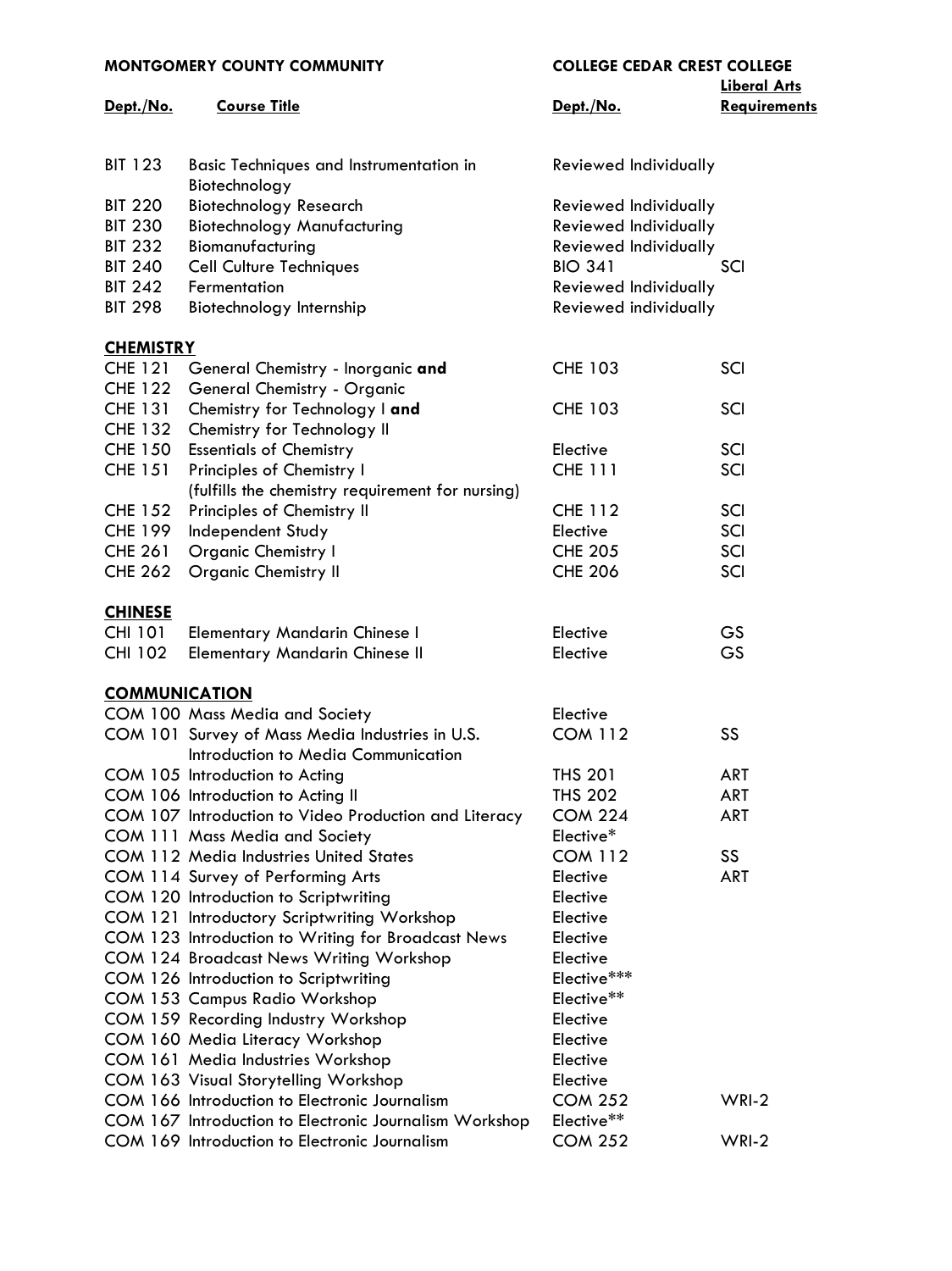|           | <b>MONTGOMERY COUNTY COMMUNITY</b>                                    | <b>COLLEGE CEDAR CREST COLLEGE</b> |                     |
|-----------|-----------------------------------------------------------------------|------------------------------------|---------------------|
|           |                                                                       |                                    | <b>Liberal Arts</b> |
| Dept./No. | <b>Course Title</b>                                                   | Dept./No.                          | <b>Requirements</b> |
|           |                                                                       |                                    |                     |
|           |                                                                       |                                    |                     |
|           | COM 200 Ethics, Responsibility, Mass Media and the Law                | <b>COM 255</b>                     |                     |
|           | COM 201 Theatre Production Workshop (1 credit)                        | THS 250 or 251                     | ART                 |
|           | COM 202 Theater Production Workshop II                                | <b>THS 251</b>                     | <b>ART</b>          |
|           | <b>COM 203 Technical Theater I</b>                                    | <b>THS 251</b>                     | <b>ART</b>          |
|           | COM 204 Technical Theater II                                          | <b>THS 251</b>                     | ART                 |
|           | COM 210 History of Film                                               | <b>COM 240</b>                     | <b>HUM</b>          |
|           | COM 211 History of Film II                                            | Elective*                          | ART                 |
|           | COM 213 Rock and Roll, Radio, and the Recording Industry Elective     |                                    |                     |
|           | COM 214 Radio Around the World                                        | Elective                           |                     |
|           | COM 216 History of Television                                         | Elective                           |                     |
|           | COM 217 History of New Media                                          | Elective                           |                     |
|           | COM 220 Scriptwriting                                                 | Elective                           |                     |
|           | COM 221 Scriptwriting Workshop                                        | Elective                           |                     |
|           | <b>COM 223 Electronic Journalism Production</b>                       | Elective                           |                     |
|           | COM 224 Electronic Journalism Production Workshop                     | Elective                           |                     |
|           | COM 225 Electronic Journalism                                         | Elective**                         |                     |
|           | COM 226 Scriptwriting                                                 | Elective***                        |                     |
|           | COM 230 Movies: Meanings and Methods                                  | Elective                           |                     |
|           | COM 235 Current Issues in Mass Media                                  | Elective                           |                     |
|           | COM 248 Directing Actors                                              | Elective                           |                     |
|           | COM 250 Introduction to Audio Production                              | Elective                           |                     |
|           | COM 251 Sound Design Workshop                                         | Elective                           |                     |
|           | COM 256 Audio Production                                              | Elective                           |                     |
|           | COM 257 Digital Sound Production Workshop                             | Elective                           |                     |
|           | COM 260 New Media Production                                          | <b>COM 120</b>                     | <b>ART</b>          |
|           |                                                                       |                                    |                     |
|           | COM 261 New Media Production Workshop<br>COM 262 New Media Production | Elective                           |                     |
|           |                                                                       | Elective**                         |                     |
|           | COM 266 Introduction to Civic Journalism                              | Elective                           |                     |
|           | COM 267 Civic Journalism Workshop                                     | Elective                           |                     |
|           | COM 268 Introduction to Civic Journalism                              | Elective                           |                     |
|           | COM 270 Introduction to Video Production                              | <b>COM 224</b>                     | ART                 |
|           | COM 271 Video Production Workshop                                     | Elective                           |                     |
|           | COM 276 Video Production                                              | Elective                           |                     |
|           | <b>COM 277 Narrative Workshop</b>                                     | Elective                           |                     |
|           | COM 278 Video Production II                                           | <b>COM 324</b>                     | ART                 |
|           | <b>COM 279 Digital Filmmaking</b>                                     | Elective**                         |                     |
|           | COM 280 Techniques of Digital Editing                                 | <b>COM 324</b>                     | ART                 |
|           | COM 281 Digital Editing Workshop                                      | Elective                           |                     |
|           | COM 282 Techniques of Digital Editing                                 | Elective**                         |                     |
|           | <b>COM 290 Communication Capstone</b>                                 | Reviewed individually              |                     |
|           | <b>COM 291 Communication Capstone</b>                                 | Reviewed Individually              |                     |
|           | COM 299 Independent Study in Communication                            | Reviewed individually for elective |                     |
|           |                                                                       | Credit                             |                     |

\*Can be used as a MS elective for the Media Studies major.

\*\*Can be used as a NM elective for the New Media major.

\*\*\*Can be used as an applied elective for the Writing major.

# **COMPUTER APPLICATIONS/OFFICE PROCEDURES**

CAO 243 Integrated Office Software Applications Elective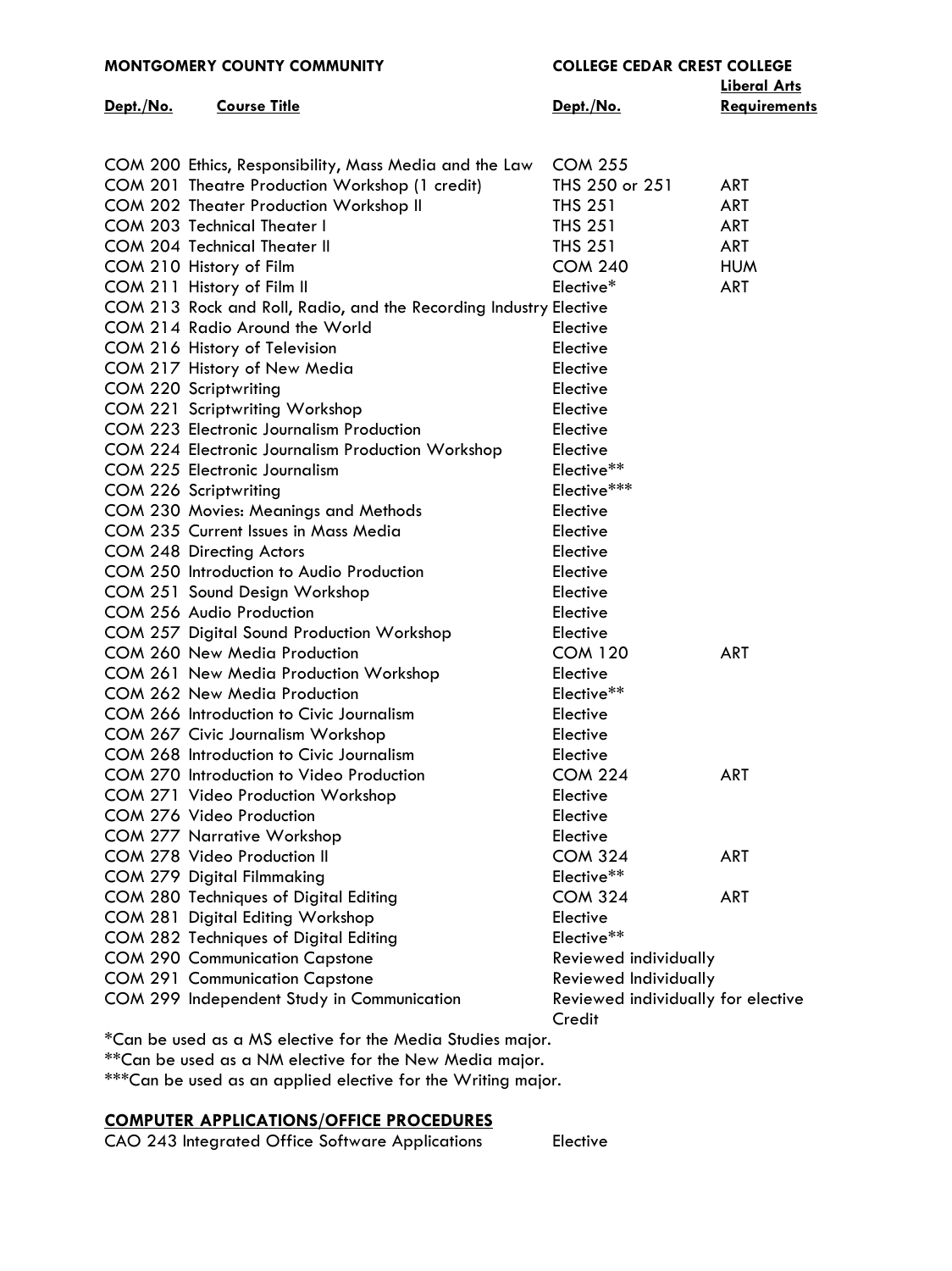| <b>MONTGOMERY COUNTY COMMUNITY</b> |  |
|------------------------------------|--|
|                                    |  |

**Dept./No. Course Title Repriments Dept./No. Repriments** 

**Liberal Arts**

# **[COMPUTER AND INFORMATION SYSTEMS](http://mc3.edu/academics/courses/1063-cis)**

| <b>CIS 108</b>  | Introduction to Webpage Design                            | Elective       |
|-----------------|-----------------------------------------------------------|----------------|
| <b>CIS 110</b>  |                                                           | Elective       |
| CIS 1101        | <b>Computer Info Systems for Management</b>               |                |
|                 | Intro to Problem Solving & Programming                    | Elective       |
| CIS 111         | Computer Science I: Programming/Concept                   | Elective       |
| <b>CIS 111B</b> | Comp. Science II: Object-Oriented Program and Elective    |                |
| <b>CIS 112</b>  | Computer Science III: Data Structure & Algorithm Elective |                |
| CIS 113         | PC Maintenance and Support                                | Elective       |
| CIS 114         | Web Design and Development                                | Elective       |
| CIS 117         | <b>Computer Aided Drafting I</b>                          | Elective       |
| <b>CIS 119</b>  | User Interface/Experience Design                          | Elective       |
| CIS 120         | <b>Teaching with Technology</b>                           | <b>EDU 207</b> |
| <b>CIS 122</b>  | <b>Visual Basic</b>                                       | Elective       |
| <b>CIS 126</b>  | Computer Architecture & Organization                      | Elective       |
| <b>CIS 140</b>  | Client-Side Web Development                               | Elective       |
| <b>CIS 141</b>  | Introduction to Linux                                     | Elective       |
| <b>CIS 142</b>  | Linux Administration                                      | Elective       |
| <b>CIS 148</b>  | <b>Computer Graphics I</b>                                | Elective       |
| <b>CIS 151</b>  | <b>Systems Analysis and Design</b>                        | Elective       |
| CIS 155         | PC Applications on Networks                               | Elective       |
| <b>CIS 156</b>  | Netware Administration and Support                        | Elective       |
| <b>CIS 158</b>  | Windows Server Administration & Support                   | Elective       |
| <b>CIS 166</b>  | Introduction to Cloud Computing                           | Elective       |
| CIS 167         | Introduction to Data Storage and Storage Area             | Elective       |
|                 | <b>Networks</b>                                           |                |
| <b>CIS 168</b>  | Data Centers and Cloud Storage                            | Elective       |
| <b>CIS 170</b>  | Intro to Networks (Cisco Semester I)                      | Elective       |
| CIS 171         | Routing & Switch (Cisco Exploration Semester 2)           | Elective       |
| CIS 172         | Scaling Networks (Cisco semester 3)                       | Elective       |
| <b>CIS 172B</b> | <b>Connecting Network Cisco Semester 4</b>                | Elective       |
| CIS 176         | Game Design Practice and Theory                           | Elective       |
| CIS 177         | Introduction to 3D Modeling                               | Elective       |
| <b>CIS 180</b>  |                                                           | Elective       |
| <b>CIS 183</b>  | <b>Presentation Design</b>                                |                |
|                 | Web Page Development Dreamweaver                          | Elective       |
| <b>CIS 184</b>  | Web Animation (Flash MX)                                  | Elective       |
| <b>CIS 185</b>  | <b>Advanced Web Animation (Flash)</b>                     | Elective       |
| <b>CIS 203</b>  | <b>Vmware Vsphere</b>                                     | Elective       |
| <b>CIS 204</b>  | Citrix Xendesktop and Xenapp                              | Elective       |
| <b>CIS 205</b>  | Microsoft Windows Server Hyper-V                          | Elective       |
| <b>CIS 206</b>  | <b>Cloud Services</b>                                     | Elective       |
| <b>CIS 207</b>  | Introduction to Computer Forensics                        | Elective       |
| <b>CIS 208</b>  | <b>Implementing Network Security</b>                      | Elective       |
| <b>CIS 209</b>  | <b>Ethical Hacking</b>                                    | Elective       |
| <b>CIS 210</b>  | <b>Applied Software Development</b>                       | Elective       |
| <b>CIS 212</b>  | <b>Advanced HTML and CSS</b>                              | Elective       |
| <b>CIS 213</b>  | <b>Advanced JavaScript</b>                                | Elective       |
| <b>CIS 214</b>  | <b>Advanced 3D Modeling</b>                               | Elective       |
| CIS 215         | <b>Decision Making Using Spreadsheets</b>                 | Elective       |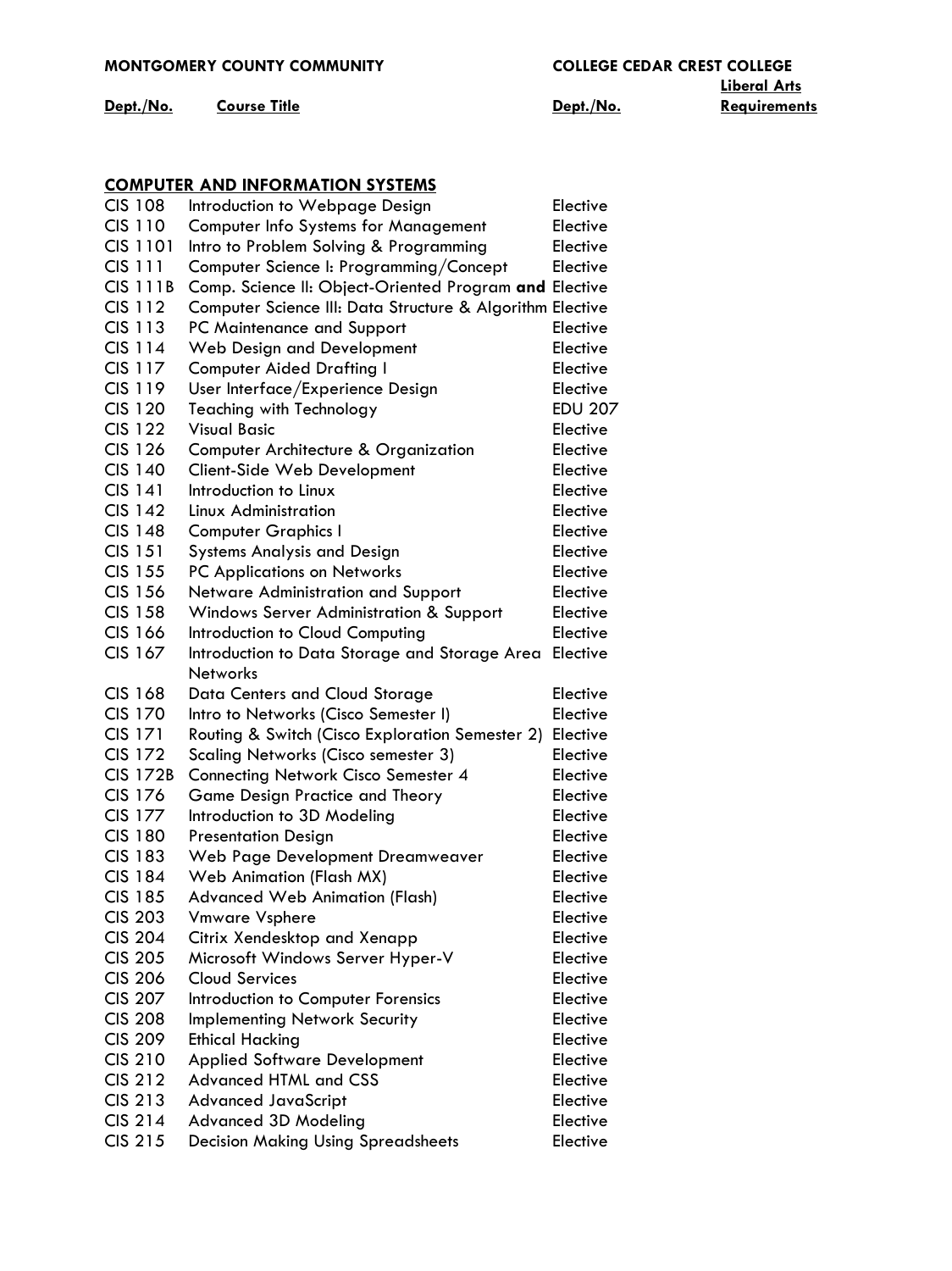#### **MONTGOMERY COUNTY COMMUNITY COLLEGE CEDAR CREST COLLEGE**

# **Dept./No. Course Title Repriments Dept./No. Repriments**

# **Liberal Arts**

| CIS 216        | Interactive Media Capstone                            | Elective |
|----------------|-------------------------------------------------------|----------|
| CIS 217        | <b>Computer Aided Drafting II</b>                     | Elective |
| <b>CIS 218</b> | <b>Computer Aided Drafting III</b>                    | Elective |
| <b>CIS 231</b> | <b>Project Management</b>                             | Elective |
| <b>CIS 235</b> | Object Oriented Programming in $C++$ and              | Elective |
| <b>CIS 235</b> | Object Oriented Programming in C++                    | Elective |
| <b>CIS 238</b> | iPhone OS Application Development                     | Elective |
| <b>CIS 240</b> | <b>Android Application Development</b>                | Elective |
| <b>CIS 241</b> | Server-Side Web Development                           | Elective |
| <b>CIS 242</b> | Web Development for E-Commerce                        | Elective |
| <b>CIS 243</b> | Integrated Office Software Applications               | Elective |
| <b>CIS 244</b> | PC Data Base Management Systems                       | Elective |
| <b>CIS 245</b> | Database Management Systems/SQL                       | Elective |
| <b>CIS 250</b> | <b>SQL Server Programming</b>                         | Elective |
| <b>CIS 251</b> | <b>Advanced Mobile Development</b>                    | Elective |
| CIS 257        | Network Planning, Project Management and              | Elective |
|                | Implementation                                        |          |
| CIS 258        | Advanced Windows Server Administration<br>and Support | Elective |
| CIS 275        | <b>Network Security Fundamentals</b>                  | Elective |
| <b>CIS 276</b> | <b>Game &amp; Simulation Programing Foundations</b>   | Elective |
| <b>CIS 277</b> | Game Design Studio                                    | Elective |
| CIS 278        | <b>Game Production Studio</b>                         | Elective |
|                |                                                       |          |

### **[COUNSELING](http://mc3.edu/academics/courses/1066-cou)**

COU 121 Psychology of Career Development PSY 217 (1 credit only)

### **[CRIMINAL JUSTICE](http://mc3.edu/academics/courses/1064-cjs)**

| Introduction to Criminal Justice                    | <b>CRJ 101</b> |                                                                 |
|-----------------------------------------------------|----------------|-----------------------------------------------------------------|
| Criminal Law                                        | Elective       |                                                                 |
| Criminal Procedure & Rules of Evidence              | Elective       | SS.                                                             |
| Law of Evidence                                     | Elective       |                                                                 |
| <b>Forensic Accounting</b>                          | Elective       |                                                                 |
| Criminal Investigation                              | Elective       |                                                                 |
| Introduction to Criminal Forensics (Criminalistics) | Elective       |                                                                 |
| Ethics & the American Criminal Justice System       | <b>CRJ 211</b> |                                                                 |
| Criminology                                         | <b>CRJ 106</b> | SS.                                                             |
| Introduction to the Juvenile Justice System         | <b>CRJ 301</b> |                                                                 |
| The Correctional Process                            | <b>CRJ 306</b> |                                                                 |
| Terrorism & Counter Terrorism                       | Elective       |                                                                 |
| Introduction to Homeland Security                   | Elective       |                                                                 |
| Intelligence Analysis & Security Management         | Elective       |                                                                 |
| <b>Transportation and Border Security</b>           | Elective       |                                                                 |
| <b>Organized Crime</b>                              | Elective       |                                                                 |
| Special Studies in Criminal Justice                 | Elective       |                                                                 |
| Public Safety Technology                            | Elective       |                                                                 |
|                                                     |                |                                                                 |
| Administering the Business of Security              | Elective       |                                                                 |
| <b>Comparative Criminal Justice Systems</b>         | Elective       |                                                                 |
|                                                     |                | <b>Police Department Organization &amp; Management Elective</b> |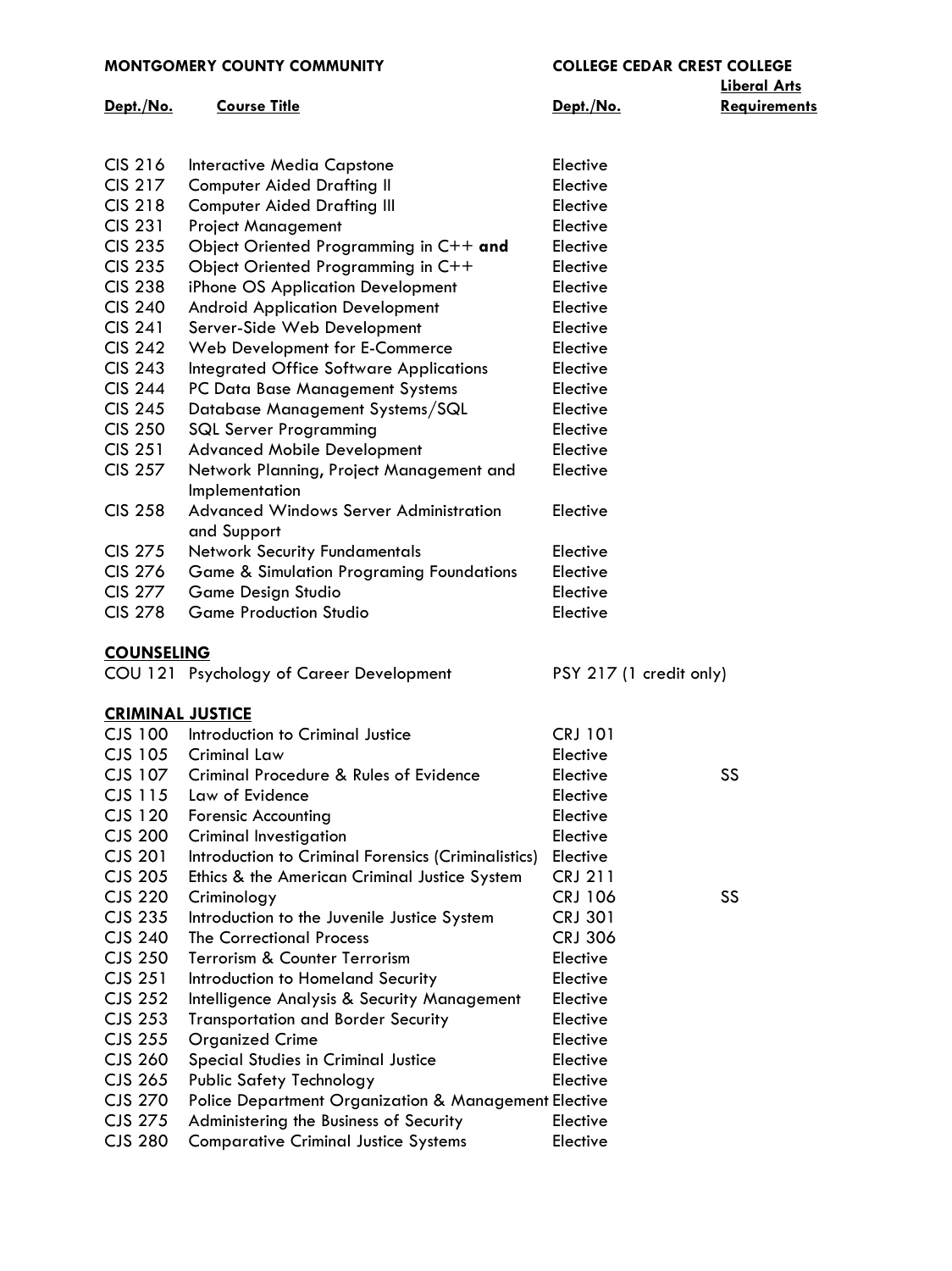## **MONTGOMERY COUNTY COMMUNITY COLLEGE CEDAR CREST COLLEGE**

## **Dept./No. Course Title Requirements Dept./No. Requirements**

**Liberal Arts**

|--|

| <b>CUL 101</b> | <b>Culinary Foundations</b>                     | Elective       |            |
|----------------|-------------------------------------------------|----------------|------------|
| <b>CUL 102</b> | <b>Hospitality Fundamentals</b>                 | Elective       |            |
| <b>CUL 110</b> | Introduction to the Culinary Profession         | Elective       |            |
| <b>CUL 111</b> | <b>Foodservice Sanitation</b>                   | Elective       |            |
| <b>CUL 114</b> | <b>Food and Beverage Operations</b>             | Elective       |            |
| <b>CUL 120</b> | Introduction to Culinary Techniques             | Elective       |            |
| <b>CUL 121</b> | <b>Advanced Culinary Skill Development</b>      | Elective       |            |
| <b>CUL 125</b> | <b>American Regional Cuisine</b>                | Elective       |            |
| <b>CUL 130</b> | <b>Baking Skill Development</b>                 | Elective       |            |
| <b>CUL 131</b> | <b>Artisan Breads</b>                           | Elective       |            |
| <b>CUL 151</b> | <b>Purchasing &amp; Cost Control</b>            | Elective       |            |
| <b>CUL 170</b> | Management and Supervision                      | Elective       |            |
| <b>CUL 198</b> | Culinary, Baking & Pastry Cert Practicum        | Elective       |            |
| <b>CUL 211</b> | <b>Hospitality Entrepreneurial Planning</b>     | Elective       |            |
| <b>CUL 220</b> | Menu Planning Costing / Design                  | Elective       |            |
| <b>CUL 221</b> | Garde Manger                                    | Elective       |            |
| <b>CUL 222</b> | <b>Quantitative Foods</b>                       | Elective       |            |
| <b>CUL 230</b> | <b>Chocolates and Confections</b>               | Elective       |            |
| <b>CUL 231</b> | <b>Pastries and Plated Desserts</b>             | Elective       |            |
| <b>CUL 232</b> | <b>Occasional and Wedding Cakes</b>             | Elective       |            |
| <b>CUL 241</b> | <b>Hospitality Management Technique</b>         | Elective       |            |
| <b>CUL 250</b> | <b>European Cuisines</b>                        | Elective       |            |
| <b>CUL 260</b> | <b>Global Cuisines</b>                          | Elective       |            |
| <b>CUL 261</b> | <b>Classical &amp; Modern Techniques</b>        | Elective       |            |
| <b>CUL 270</b> | <b>Culinary Entrepreneurship</b>                | Elective       |            |
| <b>CUL 281</b> | <b>Retail Service and Operations I</b>          | Elective       |            |
| <b>CUL 282</b> | Retail Service and Operations-H                 | Elective       |            |
| <b>CUL 298</b> | <b>Culinary Baking Pastry Degree Practicum</b>  | Elective       |            |
|                |                                                 |                |            |
| <b>DANCE</b>   |                                                 |                |            |
|                | DAN 101 Introduction to Dance Studies           | <b>DNC 102</b> | <b>ART</b> |
|                | DAN 102 Fundamentals of Modern Dance I          | <b>DNC 120</b> | <b>ART</b> |
|                | DAN 103 Fundamental of Modern Dance II          | <b>DNC 160</b> | <b>ART</b> |
|                | DAN 104 Modern Dance I                          | <b>DNC 160</b> | ART        |
|                | DAN 110 Introduction to Dance as Art in America | Elective       | <b>ART</b> |
| DAN 121        | <b>Fundamentals of Ballet I</b>                 | <b>DNC 111</b> | <b>ART</b> |
| DAN 122        | <b>Fundamentals of Ballet II</b>                | <b>DNC 111</b> | <b>ART</b> |
| <b>DAN 123</b> | <b>Ballet I</b>                                 | <b>DNC 111</b> | <b>ART</b> |
|                | DAN 131 Fundamentals of Jazz Dance I            | <b>DNC 116</b> | <b>ART</b> |
|                | DAN 132 Fundamentals of Jazz Dance II           | <b>DNC 218</b> | <b>ART</b> |
|                | DAN 134 Fundamentals of Hip Hop Dance I         | Elective       |            |
|                | DAN 135 Fundamentals of Hip Hop Dance II        | Elective       |            |
| <b>DAN 151</b> | Dance Improvisation                             | <b>DAN 226</b> | <b>ART</b> |
|                | DAN 155 Dance Performance Ensemble I            | <b>DNC 253</b> | <b>ART</b> |
|                | DAN 156 Dance Performance Ensemble II           | <b>DNC 253</b> | <b>ART</b> |
| <b>DAN 157</b> | Dance Performance Ensemble III                  | <b>DNC 253</b> | ART        |
| <b>DAN 158</b> | Dance Performance Ensemble IV                   | <b>DNC 253</b> | <b>ART</b> |
|                |                                                 |                |            |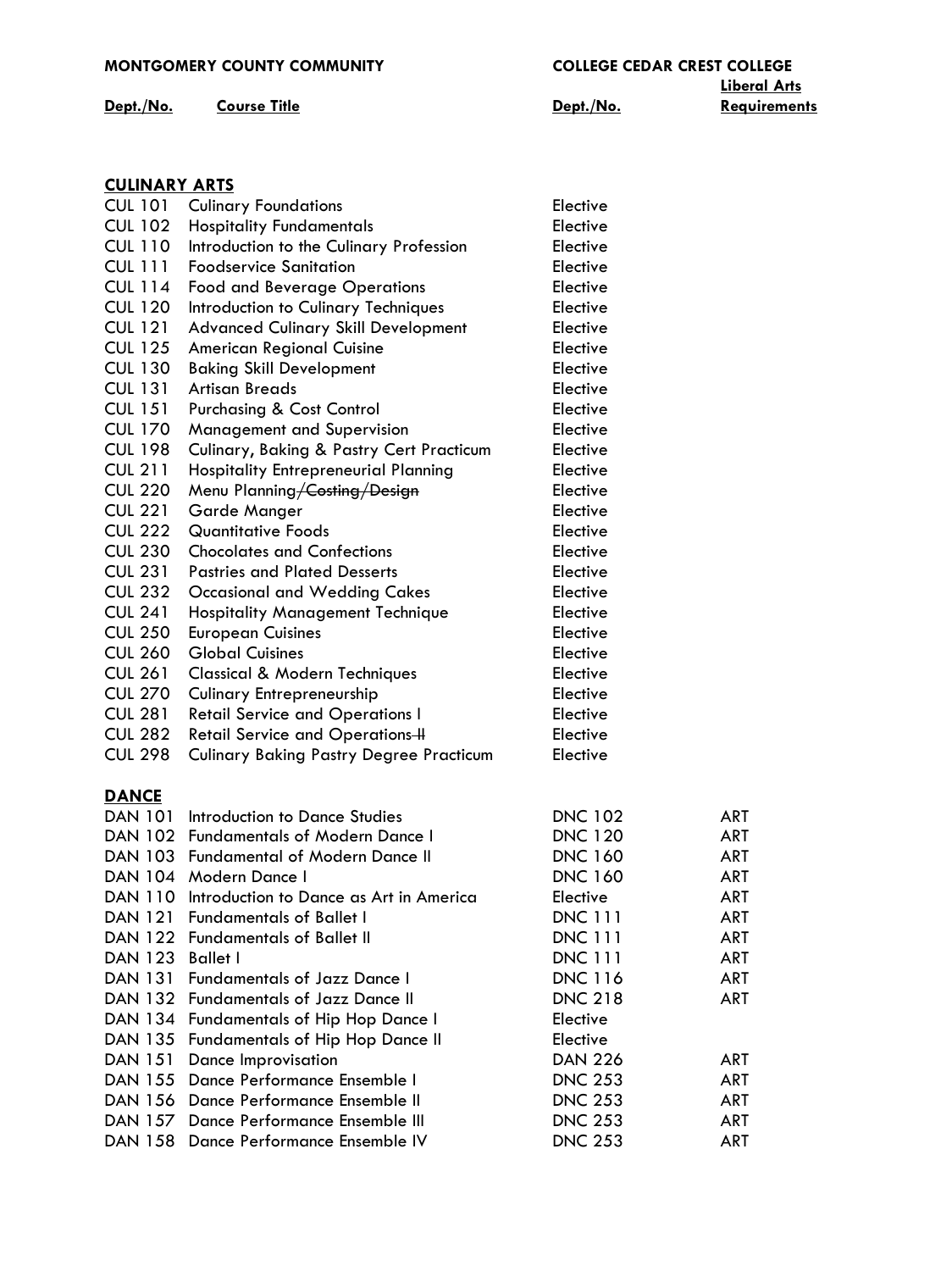|                       | <b>MONTGOMERY COUNTY COMMUNITY</b>                     | <b>COLLEGE CEDAR CREST COLLEGE</b> |                     |
|-----------------------|--------------------------------------------------------|------------------------------------|---------------------|
|                       |                                                        |                                    | <b>Liberal Arts</b> |
| Dept./No.             | <b>Course Title</b>                                    | Dept./No.                          | <b>Requirements</b> |
|                       |                                                        |                                    |                     |
|                       |                                                        |                                    |                     |
|                       | DAN 161 Dance Repertory and Performance I              | <b>DNC 253</b>                     | <b>ART</b>          |
|                       | DAN 162 Dance Repertory and Performance II             | <b>DNC 253</b>                     | <b>ART</b>          |
|                       | DAN 163 Dance Repertory and Performance III            | <b>DNC 253</b>                     | <b>ART</b>          |
|                       | DAN 164 Dance Repertory and Performance IV             | Elective                           | <b>ART</b>          |
|                       | DAN 204 Modern Dance II                                | <b>DNC 333</b>                     | <b>ART</b>          |
|                       | DAN 205 Modern Dance III                               | <b>DNC 333</b>                     | <b>ART</b>          |
|                       | DAN 206 Modern Dance IV                                | <b>DNC 333</b>                     | ART                 |
| DAN 223 Ballet II     |                                                        | <b>DNC 213</b>                     | <b>ART</b>          |
| DAN 224 Ballet III    |                                                        | <b>DNC 331</b>                     | <b>ART</b>          |
| DAN 225 Ballet IV     |                                                        | <b>DNC 331</b>                     | <b>ART</b>          |
|                       | DAN 251 Dance Composition                              | <b>DNC 320</b>                     | <b>ART</b>          |
|                       |                                                        |                                    |                     |
| <b>DENTAL HYGIENE</b> |                                                        |                                    |                     |
|                       | DHG 100 Theory and Practice of Dental Hygiene I        | Elective*                          |                     |
|                       | DHG 111 Dental Anatomy                                 | Elective*                          |                     |
|                       | DHG 155 Dental Radiology                               | Elective*                          |                     |
|                       | DHG 158 Theory and Practice of Dental Hygiene II       | Elective*                          |                     |
|                       | DHG 159 Histology and Pathology of Oral Tissues        | Elective*                          |                     |
|                       | DHG 161 Periodontics I                                 | Elective*                          |                     |
|                       | DHG 199 Independent Study in Dental Hygiene            | Elective*                          |                     |
|                       | DHG 224 Materials in Dentistry                         | Elective*                          |                     |
|                       | DHG 226 Dental Pain Control                            | Elective*                          |                     |
|                       | DHG 228 Theory & Practice of Dental Hygiene III        | Elective*                          |                     |
|                       | DHG 229 Expanded Function Dental Assisting I           | Elective*                          |                     |
|                       | DHG 230 Expanded Function Dental Assisting II          | Elective*                          |                     |
|                       | DHG 253 Community Dentistry                            | Elective*                          |                     |
|                       | DHG 258 Theory and Practice of Dental Hygiene IV       | Elective*                          |                     |
|                       | DHG 261 Periodontics II                                | Elective*                          |                     |
|                       | *Can be used as HLT Elective for Health Science majors |                                    |                     |

#### **[DRAFTING AND DESIGN](http://www.mc3.edu/academics/courses/1070-dra)**

| DRA 110 Introduction to Drafting    | Elective |
|-------------------------------------|----------|
| DRA 115 Computer Aided Drafting I   | Elective |
| DRA 217 Computer-Aided Drafting III | Elective |
| DRA 224 Drafting: Architectural II  | Elective |
| DRA 225 Drafting: Architectural III | Elective |
| DRA 234 Drafting: Mechanical II     | Elective |
| DRA 235 Drafting: Mechanical III    | Elective |
| DRA 240 CADD Management             | Elective |
|                                     |          |

# **[ECONOMICS](http://mc3.edu/academics/courses/1157-eco)**

| ECO 110 Elements of Economics                   | Elective       | SS |
|-------------------------------------------------|----------------|----|
| ECO 111 Personal Finance                        | Elective       |    |
| ECO 115 Principles of Personal Investing        | <b>BUA 216</b> |    |
| ECO 117 Introduction to Environmental Economics | Elective       |    |
| ECO 121 Macroeconomics                          | <b>ECO 101</b> | SS |
| ECO 122 Microeconomics                          | <b>ECO 102</b> | SS |
| ECO 130 Economics of Globalization              | Elective       |    |
| ECO 211 Principles of Finance                   | Elective       |    |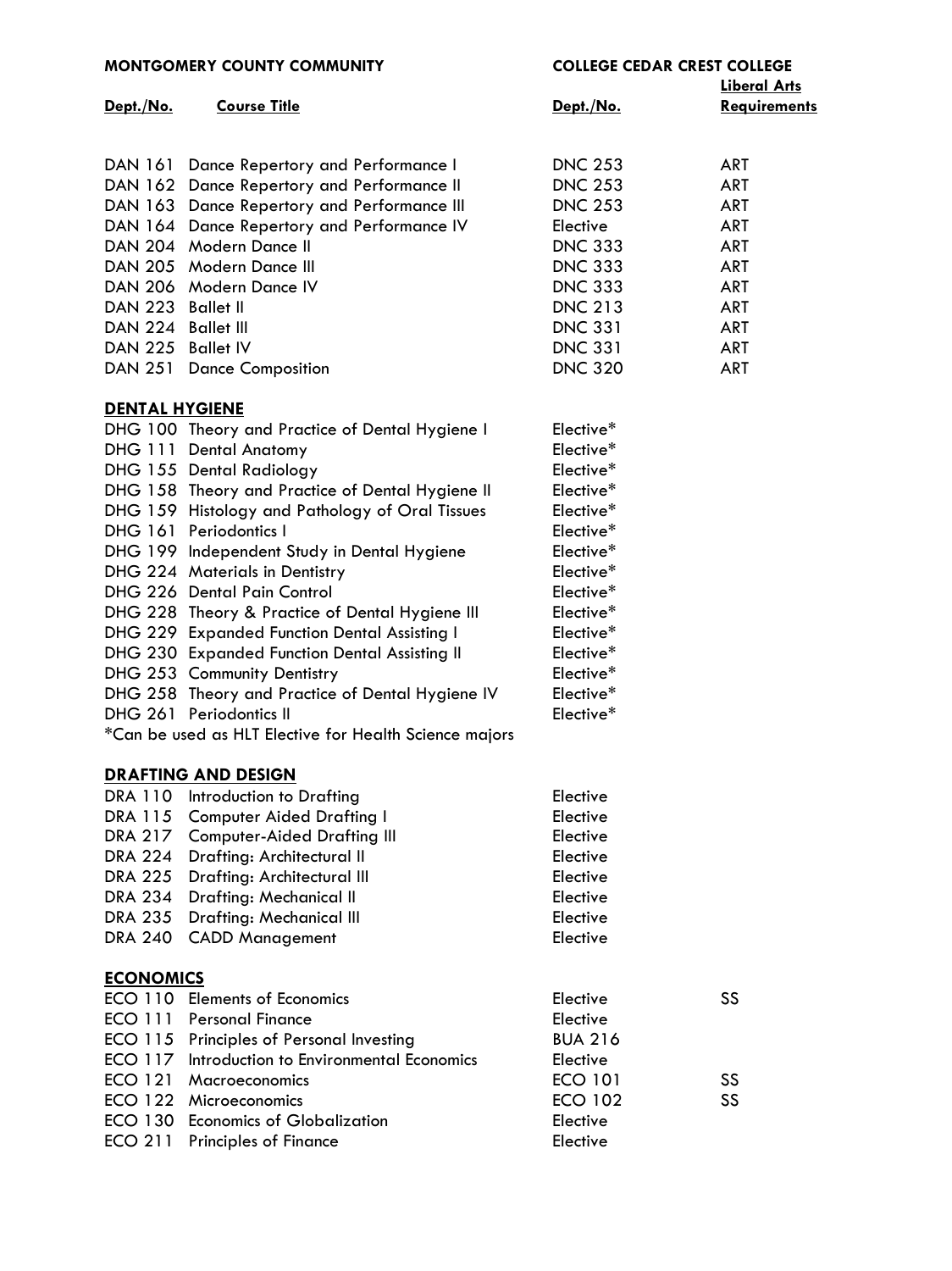| <b>MONTGOMERY COUNTY COMMUNITY</b> |                                                                                                   | <b>COLLEGE CEDAR CREST COLLEGE</b> |                                            |
|------------------------------------|---------------------------------------------------------------------------------------------------|------------------------------------|--------------------------------------------|
| Dept./No.                          | <b>Course Title</b>                                                                               | Dept./No.                          | <b>Liberal Arts</b><br><b>Requirements</b> |
|                                    | ECO 221 Money and Banking                                                                         | <b>ECO 304</b>                     | SS                                         |
| <b>EDUCATION</b>                   |                                                                                                   |                                    |                                            |
| <b>EDU 100</b>                     | Introduction to Education                                                                         | <b>EDU 100</b>                     |                                            |
| EDU 114                            | Infant & Toddler Development                                                                      | Elective                           |                                            |
| <b>EDU 120</b>                     | <b>Teaching with Technology</b>                                                                   | <b>EDU 207</b>                     |                                            |
| <b>EDU 140</b>                     | Day Care Practicum                                                                                | Elective                           |                                            |
| EDU 170                            | Issues for Paraprofessional in Education                                                          | Elective                           |                                            |
| <b>EDU 210</b>                     | Teaching Young Children: An Intro to Early                                                        | <b>ECE 101</b>                     |                                            |
|                                    | <b>Childhood Education</b>                                                                        |                                    |                                            |
| EDU 213                            | <b>Working with Special Needs Students</b>                                                        | <b>SPE 242</b>                     |                                            |
| <b>EDU 224</b>                     | Music for Young Children                                                                          | Elective                           |                                            |
| <b>EDU 225</b>                     | <b>Guiding Children's Reading Development</b>                                                     | <b>ECE 207</b>                     |                                            |
| <b>EDU 226</b>                     | Art for Young Children                                                                            | Elective                           |                                            |
| <b>EDU 227</b>                     | <b>Teaching Mathematics-Children</b>                                                              | Elective                           |                                            |
| <b>EDU 228</b>                     | Literature in Early Childhood and Elementary<br>Education                                         | Elective                           |                                            |
| <b>EDU 229</b>                     | Teaching Science-Pre-Sch/Elem                                                                     | <b>EDU 317</b>                     |                                            |
| <b>EDU 233</b>                     | Early Childhood Curriculum & Administration                                                       | Elective                           |                                            |
| <b>EDU 240</b>                     | <b>Teaching English Language Learners</b>                                                         | <b>EDU 359</b>                     |                                            |
| <b>EDU 245</b>                     | <b>Connecting Families, Schools and Communities</b>                                               | Elective                           |                                            |
| <b>EDU 250</b>                     | <b>Student Teaching</b>                                                                           | Elective                           |                                            |
| <b>EDU 270</b>                     | Field Exp. For Paraprofessional in Education                                                      | Elective                           |                                            |
| <b>EDU 280</b>                     | Early Childhood Program Administrator                                                             | Elective                           |                                            |
| <b>EDU 281</b>                     | Leadership in Early Childhood Education                                                           | Elective                           |                                            |
| <b>EDU 299</b>                     | Independent Study in Education                                                                    | Elective                           |                                            |
|                                    | <b>ELECTRONICS ENGINEERING TECHNOLOGY</b>                                                         |                                    |                                            |
| ELT 107                            | Micro-Computer Hardware & Peripherals                                                             | Elective                           |                                            |
| ELT 240                            | Telecommunications                                                                                | Elective                           |                                            |
| <b>ELT 250</b>                     | Microprocessors                                                                                   | Elective                           |                                            |
| <b>ELT 255</b>                     | <b>Computer Engineering</b>                                                                       | Elective                           |                                            |
|                                    | <b>EMERGENCY MANAGEMENT PLANNING</b>                                                              |                                    |                                            |
| <b>EMP 100</b>                     | <b>Emergency Planning</b>                                                                         | Elective*                          |                                            |
| EMP 110                            | Incident Management                                                                               | Elective*                          |                                            |
| EMP 120                            | Search & Rescue                                                                                   | Elective*                          |                                            |
| <b>EMP 200</b>                     | Seminary in Emergency Management                                                                  | Elective*                          |                                            |
| <b>EMP 210</b>                     | Leadership & Influence in Emerg Response                                                          | Elective*                          |                                            |
| <b>EMP 250</b>                     | Terrorism & Counter-Terrorism                                                                     | Elective*                          |                                            |
| <b>EMP 265</b>                     | <b>Public Safety Technology</b>                                                                   | Elective*                          |                                            |
| <b>EMP 299</b>                     | Independent Study in Emergency Planning<br>*Can be used as HLT Elective for Health Science majors | Elective*                          |                                            |
| <b>ENGLISH</b>                     |                                                                                                   |                                    |                                            |
| <b>ENG 101</b>                     | <b>English Composition I</b>                                                                      | <b>WRI 100</b>                     | WRI 1                                      |
|                                    | ENG 102 English Composition II                                                                    | Elective                           | WRI <sub>2</sub>                           |
|                                    | <b>ENG 115 Writing for Technical Communication</b>                                                | Elective                           | WRI <sub>2</sub>                           |
|                                    | ENG 117 Writing for Business/Industry                                                             | Elective                           | WRI <sub>2</sub>                           |
|                                    |                                                                                                   |                                    |                                            |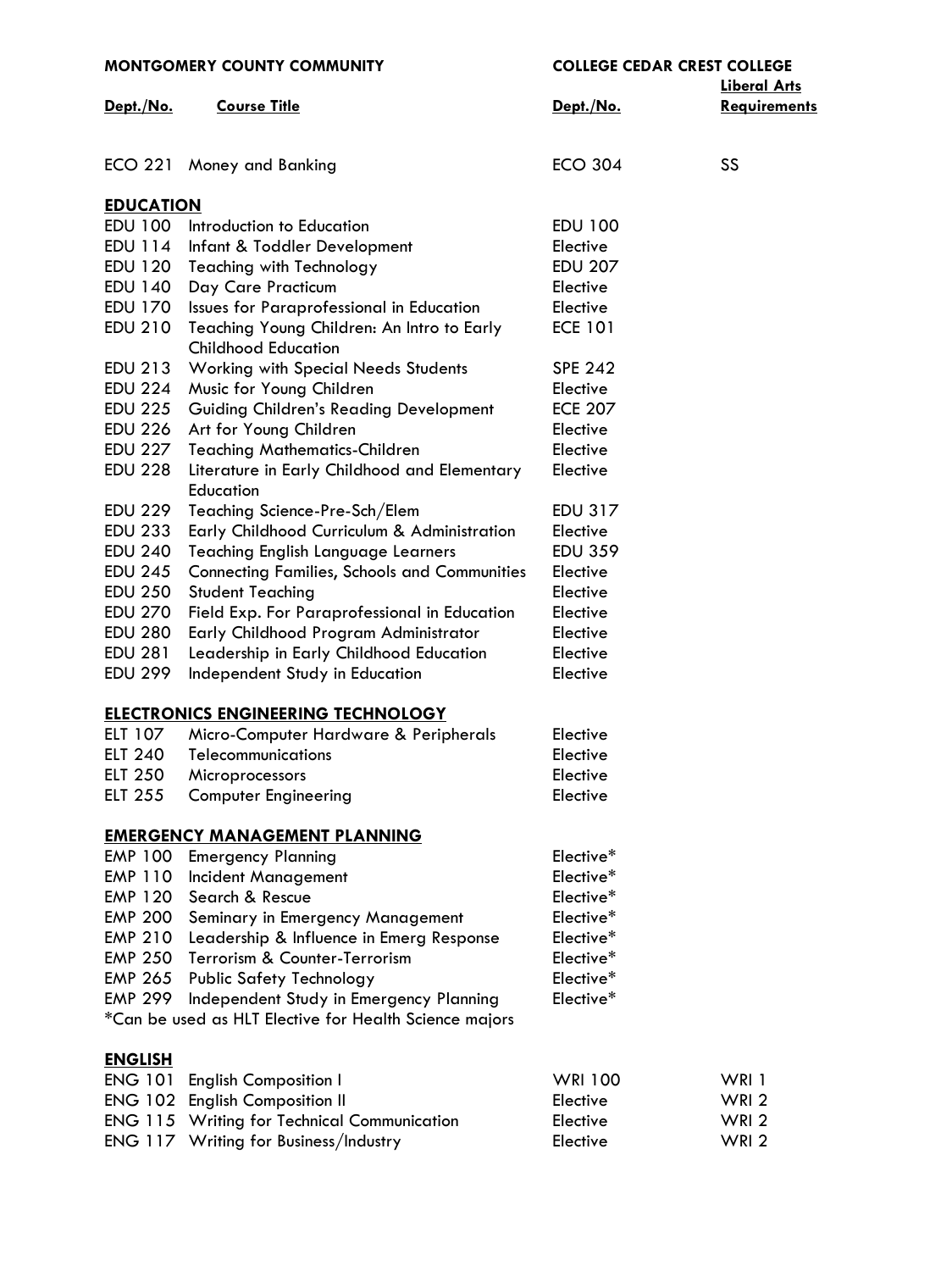|                 | MONTGOMERY COUNTY COMMUNITY                                      | <b>COLLEGE CEDAR CREST COLLEGE</b>       | <b>Liberal Arts</b> |
|-----------------|------------------------------------------------------------------|------------------------------------------|---------------------|
| Dept./No.       | <b>Course Title</b>                                              | Dept./No.                                | <b>Requirements</b> |
|                 |                                                                  |                                          |                     |
|                 | ENG 165 Journalism I                                             | <b>COM 150</b>                           | WRI <sub>2</sub>    |
|                 | ENG 199 Independent Study in Composition                         | Reviewed Individually                    |                     |
|                 | ENG 201 Survey of English Literature 1                           | <b>ENG 101</b>                           | <b>HUM</b>          |
|                 | (fulfills the 3 credit PDE literature requirement)               |                                          |                     |
|                 | ENG 202 Survey of English Literature 2                           | <b>ENG 102</b>                           | <b>HUM</b>          |
|                 | (fulfills the 3 credit PDE literature requirement)               |                                          |                     |
|                 | <b>ENG 211 Survey of American Literature 1</b>                   | Elective                                 | <b>HUM</b>          |
|                 | ENG 212 Survey of American Literature 2                          | Elective                                 | <b>HUM</b>          |
|                 | ENG 211 Survey of American Literature 1 and                      | <b>ENG 120</b>                           | <b>HUM</b>          |
|                 | <b>ENG 212 Survey of American Literature 2</b>                   |                                          |                     |
|                 | (ENG 211 or 212 fulfill the 3 credit PDE literature requirement) |                                          |                     |
|                 | ENG 221 Literature of the Western World 1                        | Elective                                 | <b>HUM</b>          |
|                 | <b>ENG 222 Literature of the Western World 2</b>                 | Elective                                 | <b>HUM</b>          |
|                 | ENG 228 Literature in Early Childhood and Elementary             | Elective                                 |                     |
|                 | Education                                                        |                                          |                     |
| ENG 235 Poetry  |                                                                  | <b>ENG 243</b>                           | <b>HUM</b>          |
| ENG 236 Fiction |                                                                  | ENG 241 or 242                           | <b>HUM</b>          |
| ENG 237 Drama   |                                                                  | <b>ENG 244</b>                           | <b>HUM</b>          |
|                 | ENG 238 Literary Vision of Film                                  | Elective                                 | <b>HUM</b>          |
|                 | ENG 245 Science Fiction                                          | Elective                                 | <b>HUM</b>          |
|                 | <b>ENG 246 African American Literature</b>                       | <b>ENG 223</b>                           | <b>HUM</b>          |
|                 | <b>ENG 248 Native American Literature</b>                        | Elective                                 | <b>HUM</b>          |
|                 | ENG 255 Women in Literature                                      | <b>ENG 380</b>                           | <b>HUM</b>          |
|                 | ENG 256 Literature and Film                                      | Elective                                 | <b>HUM</b>          |
|                 | <b>ENG 257 Contemporary Literature</b>                           | Elective                                 | <b>HUM</b>          |
|                 | <b>ENG 265 Creative Writing</b>                                  | ENG 233 or 234                           | <b>ART</b>          |
|                 | <b>ENG 266 Advanced Creative Writing</b>                         | Elective                                 | <b>ART</b>          |
|                 | <b>ENG 275 Shakespeare</b>                                       | <b>ENG 311</b>                           | <b>HUM</b>          |
|                 | <b>ENG 285 Sophomore Literature Studies</b>                      | <b>Elective (Individually Evaluated)</b> |                     |
|                 | <b>ENTREPRENEURSHIP</b>                                          |                                          |                     |
| ETP 110         | <b>Entrepreneurial Essentials</b>                                | Elective                                 |                     |
| ETP 111         | <b>Entrepreneurial Marketing</b>                                 | Elective                                 |                     |
| ETP 112         | <b>Entrepreneurial Accounting</b>                                | Elective                                 |                     |

ETP 113 Entrepreneurial Business Plan Flatter Elective

# **ENVIRONMENTAL TECHNOLOGY**

|  | <b>EVT 110 Environmental Safety Regulations</b> | Elective |
|--|-------------------------------------------------|----------|
|--|-------------------------------------------------|----------|

**[EXERCISE SCIENCE & WELLNESS](http://mc3.edu/academics/courses/1079-esw)** – All courses will transfer for a maximum of 4 credits, with the exception of

| the courses listed below:                           |                                    |
|-----------------------------------------------------|------------------------------------|
| <b>ESW 100 Foundation of Physical Education</b>     | Elective*                          |
| <b>ESW 101 Introduction to Dance Studies</b>        | Elective<br>ART                    |
| ESW 102 Introduction to Exercise Science, Wellness, | <b>EXS 100</b>                     |
| and Sports Studies                                  |                                    |
| ESW 180 Health & Wellness-Whole Person              | Elective**                         |
| ESW 185 Issues in Women's Health                    | Elective**                         |
| ESW 206 Basic Nutrition (Previously PEH 206)        | Reviewed for NTR requ. for NUR and |
|                                                     | Health Sciences majors only***     |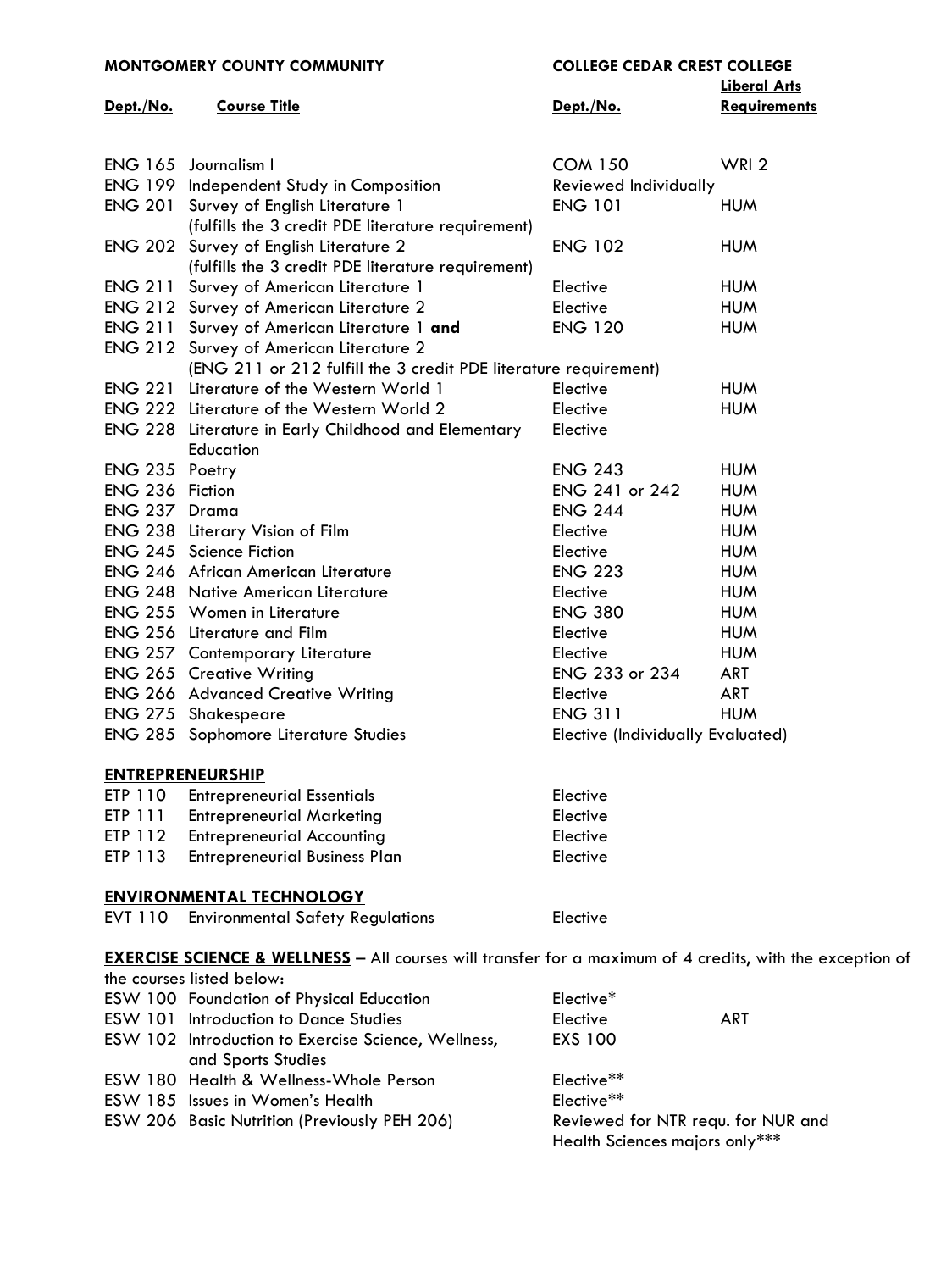| <b>MONTGOMERY COUNTY COMMUNITY</b>                            |                                                                                              | <b>COLLEGE CEDAR CREST COLLEGE</b> |                                            |
|---------------------------------------------------------------|----------------------------------------------------------------------------------------------|------------------------------------|--------------------------------------------|
| Dept./No.                                                     | <b>Course Title</b>                                                                          | Dept./No.                          | <b>Liberal Arts</b><br><b>Requirements</b> |
|                                                               | ESW 207 Food & Culture (Previously PEH 207)<br><b>ESW 208 Integrative Nutrition</b>          | <b>NTR 130</b><br>NTR 999 ****     | <b>GS</b>                                  |
|                                                               | ESW 210 Holistic Health: Complementary & Alternative<br><b>Health Practice</b>               | Elective**                         |                                            |
|                                                               | ESW 214 Mind-Body Connections                                                                | <b>PSY 201</b>                     |                                            |
|                                                               | ESW 215 Prevention & Care of Athletic Injury                                                 | <b>EXS 302</b>                     |                                            |
|                                                               | ESW 220 Directing Fitness and Recreational Programs for Elective*<br>Active and Aging Adults |                                    |                                            |
|                                                               | ESW 222 Applied Kinesiology                                                                  | <b>EXS 202</b>                     |                                            |
|                                                               | ESW 224 Exercise Physiology                                                                  | Elective*                          |                                            |
|                                                               | ESW 226 Assessment of Human Fitness                                                          | <b>EXS 101</b>                     |                                            |
|                                                               | ESW 227 Exercise Programming for Healthy and Special<br><b>Populations</b>                   | Elective*                          |                                            |
|                                                               | ESW 228 Trends in Exercise Science & Wellness                                                | Elective*                          |                                            |
|                                                               | ESW 235 Personal Health & Wellness Education                                                 | Elective*                          |                                            |
|                                                               | <b>ESW 236 Personal Health &amp; Wellness</b>                                                | Elective*                          |                                            |
|                                                               | <b>ESW 240 Principles of Coaching</b>                                                        | <b>EXS 203</b>                     |                                            |
|                                                               | ESW 245 Safety & First Aid                                                                   | Elective*                          |                                            |
|                                                               | ESW 246 CPR for the Health Care Professional                                                 | Elective**                         |                                            |
|                                                               | ESW 255 Human Sexuality                                                                      | Elective**                         |                                            |
|                                                               | ESW 296 Practicum-Health & Fitness Professional                                              | Elective*                          |                                            |
| *Can be used as EXS Elective for Exercise Science majors only |                                                                                              |                                    |                                            |

\*\*Can be used as HLT Elective for any of the Health Science majors

\*\*\*This course will not serve as the prereq. for any other NTR course which has NTR 210 as a prereq. \*\*\*\*For use in the NTR minor with permission from Nutrition Department Chair

## **[FRENCH](http://mc3.edu/academics/courses/1081-fre)**

| <b>FRE 101</b>   | Elementary French I              | Elective | GS        |
|------------------|----------------------------------|----------|-----------|
| <b>FRE 102</b>   | <b>Elementary French II</b>      | Elective | <b>GS</b> |
| <b>FRE 111</b>   | The World of France I            | Elective |           |
| FRE 112          | The World of France II           | Elective |           |
| <b>FRE 190</b>   | Introductory French for Business | Elective | <b>GS</b> |
| <b>FRE 201</b>   | Intermediate French I            | Elective | GS        |
| <b>FRE 202</b>   | Intermediate French II           | Elective | <b>GS</b> |
| <b>FRE 251</b>   | Advanced French I                | Elective | <b>GS</b> |
| <b>FRE 252</b>   | Advanced French II               | Elective | <b>GS</b> |
| <b>FRE 261</b>   | <b>Conversational French</b>     | Elective |           |
| <b>GEOGRAPHY</b> |                                  |          |           |
|                  | GEO 110 World Regional Geography | Elective | GS        |
|                  | GEO 130 Cultural Geography       | Elective | <b>GS</b> |
|                  | GEO 135 Physical Geography       | Elective |           |
|                  | GEO 137 Urban Geography          | Elective | GS.       |
|                  |                                  |          |           |

| <b>ULU TU, UTUUT UCUUTUDII</b>                                 | ------         | ັ  |
|----------------------------------------------------------------|----------------|----|
| GEO 207 Food and Culture                                       | Elective       | GS |
| GEO 210 Introduction to Geographic Information Systems CRJ 110 |                |    |
| GEO 220 Map Design in Geographic Info Sys (GIS)                | <b>CRJ 110</b> |    |
| GEO 230 GIS Applications                                       | <b>CRJ 210</b> |    |
| GEO 235 Sustainable Climate Communities                        | Elective       | GS |
| GEO 238 Introduction to Urban & Regional Planning              | Elective       |    |
|                                                                |                |    |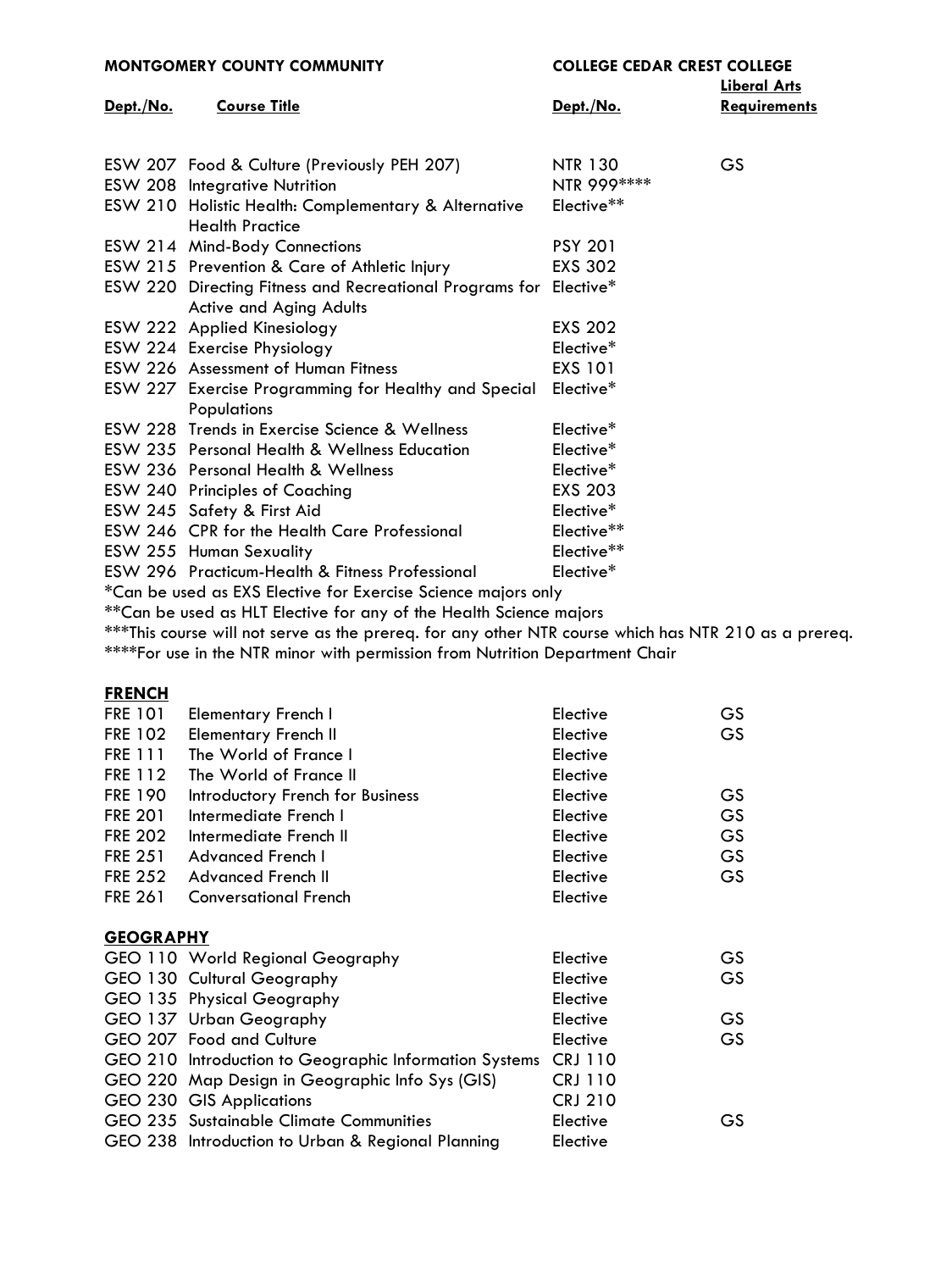|                                  | <b>MONTGOMERY COUNTY COMMUNITY</b>                                                                               | <b>COLLEGE CEDAR CREST COLLEGE</b> | <b>Liberal Arts</b> |
|----------------------------------|------------------------------------------------------------------------------------------------------------------|------------------------------------|---------------------|
| Dept./No.                        | <b>Course Title</b>                                                                                              | Dept./No.                          | Requirements        |
|                                  |                                                                                                                  |                                    |                     |
| <b>GEOLOGY</b>                   |                                                                                                                  |                                    |                     |
|                                  | GLG 105 Geology of Pennsylvania                                                                                  | Elective                           |                     |
|                                  | GLG 115 Environmental Geology                                                                                    | Elective                           | SCI                 |
|                                  | GLG 120 Earth Science                                                                                            | Elective                           | SCI                 |
|                                  | GLG 121 Introduction to Astronomy                                                                                | GSC 103                            | SCI                 |
|                                  | GLG 125 The Science of Climate Change                                                                            | Elective                           | SCI                 |
|                                  | GLG 151 Physical Geology                                                                                         | GSC 101                            | SCI                 |
|                                  | GLG 152 Historical Geology                                                                                       | GSC 104                            | SCI                 |
| <b>GERMAN</b>                    |                                                                                                                  |                                    |                     |
|                                  | GER 101 Elementary German I                                                                                      | Elective                           | <b>GS</b>           |
| <b>GER 102</b>                   | <b>Elementary German II</b>                                                                                      | Elective                           | <b>GS</b>           |
| <b>GER 111</b>                   | The World of Germany and German Speaking<br>Countries                                                            | Elective                           | GS                  |
| <b>GER 112</b>                   | The World of Germany II                                                                                          | Elective                           |                     |
| <b>GER 201</b>                   | Intermediate German I                                                                                            | Elective                           | GS                  |
| <b>GER 202</b>                   | Intermediate German II                                                                                           | Elective                           | GS                  |
| <b>GER 251</b>                   | <b>Advanced German I</b>                                                                                         | Elective                           | <b>GS</b>           |
| <b>GER 252</b>                   | <b>Advanced German II</b>                                                                                        | Elective                           | GS                  |
|                                  | <b>HEALTH CARE PROFESSIONS</b>                                                                                   |                                    |                     |
|                                  | HCP 105 Careers in Health Care                                                                                   | <b>HLT 101</b>                     |                     |
|                                  | HCP 114 Med Law & Ethics for Health Professional                                                                 | Elective*                          |                     |
| <b>HCP 116</b>                   | <b>Medical Business Practices</b>                                                                                | Elective*                          |                     |
|                                  | HCP 117 Medical Office Administration                                                                            | Elective*                          |                     |
| <b>HCP 118</b>                   | <b>Professional Essentials for the Medical Office</b>                                                            | Elective*                          |                     |
|                                  | HCP 120 Ethical Issues - Cons. & Healthcare Profess                                                              | Elective*                          |                     |
| <b>HCP 185</b>                   | Issues in Women's Health                                                                                         | Elective*                          |                     |
| <b>HCP 220</b>                   | <b>General Pharmacology</b>                                                                                      | Elective*                          |                     |
| <b>HCP 224</b>                   | <b>Medical Terminology</b>                                                                                       | Elective*                          |                     |
| <b>HCP 225</b>                   | Health Insurance & Professional Billing                                                                          | Elective                           |                     |
| <b>HCP 226</b>                   | <b>Principles of Medical Coding I</b>                                                                            | Elective                           |                     |
| <b>HCP 227</b>                   | Principles of Medical Coding II                                                                                  | Elective                           |                     |
| <b>HCP 228</b>                   | <b>Electronic Health Records Management</b>                                                                      | Elective                           |                     |
| <b>HCP 230</b>                   | <b>CPT Coding &amp; Reimbursement Methods</b>                                                                    | Elective                           |                     |
| <b>HCP 246</b>                   | <b>CPR</b> for the Health Care Professional<br>*Can be used as HLT Elective for any of the Health Science majors | Elective                           |                     |
|                                  |                                                                                                                  |                                    |                     |
| <b>HISTORY</b><br><b>HIS 101</b> | History of Western Civilization I                                                                                | <b>HIS 107</b>                     | <b>HUM</b>          |
|                                  | Ancient Medieval and Early Modern                                                                                |                                    |                     |
| <b>HIS 102</b>                   | History of Western Civilization II                                                                               | <b>HIS 108</b>                     | <b>HUM</b>          |
|                                  | Modern European History                                                                                          |                                    |                     |
| <b>HIS 121</b>                   | World Civilizations I: to 1500                                                                                   | Elective                           | <b>HUM</b>          |
| <b>HIS 122</b>                   | World Civilizations II: from 1500                                                                                | Elective                           | <b>HUM</b>          |
| <b>HIS 160</b>                   | <b>Historic Preservations</b>                                                                                    | Elective                           | <b>HUM</b>          |
| <b>HIS 203</b>                   | History of the United States: To 1877                                                                            | <b>HIS 121</b>                     | <b>HUM</b>          |
| <b>HIS 205</b>                   | History of the United States: From 1877                                                                          | <b>HIS 122</b>                     | <b>HUM</b>          |
|                                  |                                                                                                                  |                                    |                     |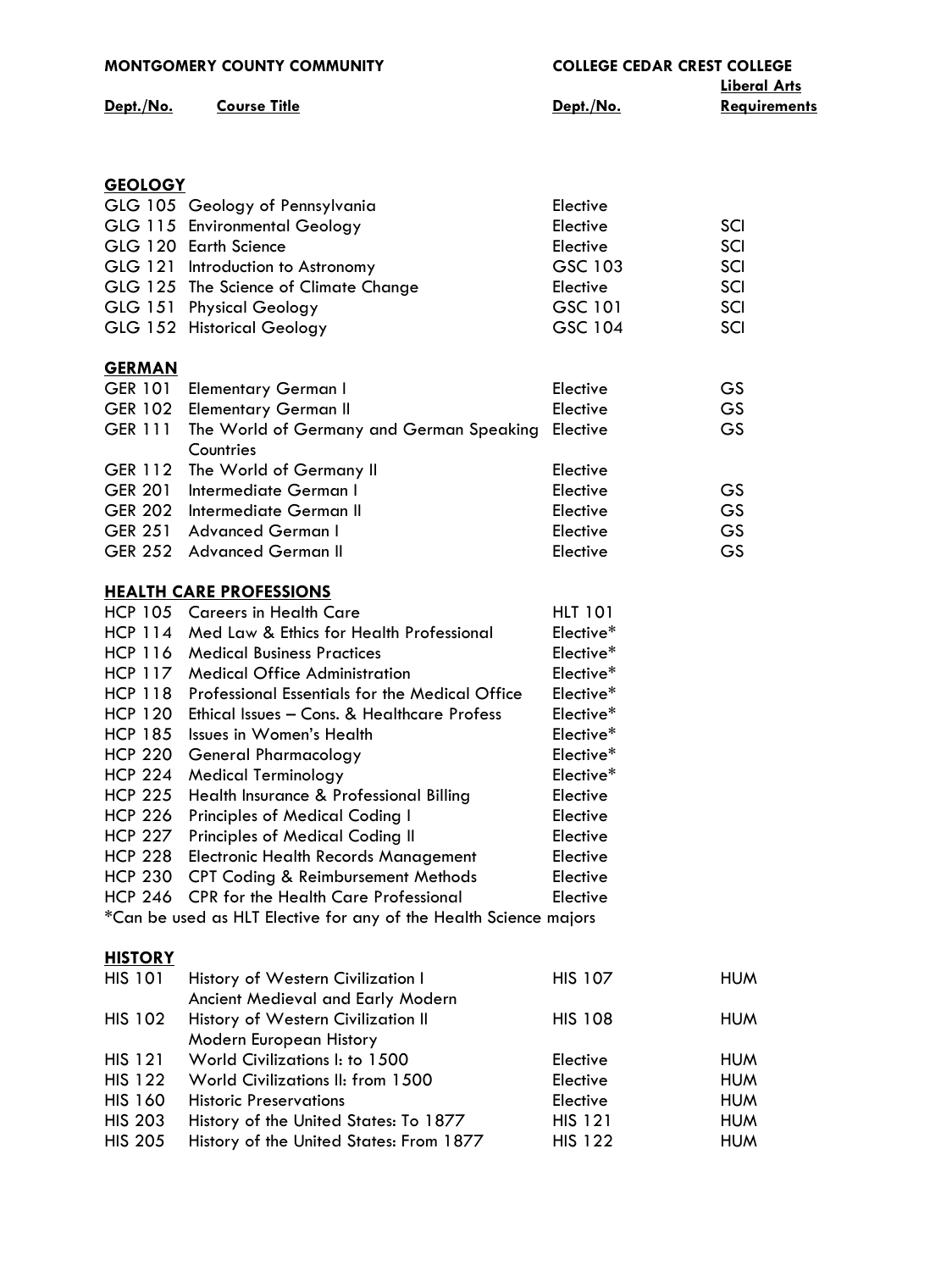**MONTGOMERY COUNTY COMMUNITY COLLEGE CEDAR CREST COLLEGE Liberal Arts Dept./No. Course Title Dept./No. Requirements** HIS 210 History of Pennsylvania Elective HUM HIS 213 The Civil War and Reconstruction HIS 223 HUM HIS 214 African-American History and Culture Elective HUM HIS 215 American Immigration Elective HUM HIS 216 The American Revolutions, 1763-1800 Elective HUM HIS 217 American Civilization: Contemporary Issues Elective HUM HIS 218 History of Latin America **Elective** Elective HUM HIS 219 The Vietnam War Elective HUM HIS 220 Women in America Elective HUM HIS 224 Topics in Ancient and Medieval History Flective Elective HUM HIS 225 Topics in Modern History Elective HUM HIS 234 Asian Civilization Elective GS HIS 235 Modern China Elective GS HIS 237 Indian Civilization Elective GS HIS 240 History of Africa **Elective** Elective GS HIS 241 The History of the Holocaust Elective HUM HIS 250 History of the Modern Middle East Elective GS HIS 255 Modern Jewish History **Elective** Elective HUM HIS 260 History of Russia **Elective** Elective GS

### **[HONORS](http://mc3.edu/academics/courses/1088-hon)**

| HON 101 Honors Colloquium I  | Elective       |
|------------------------------|----------------|
| HON 102 Honors Colloquium II | <b>HON 211</b> |
| HON 103 Honors Colloquium II | <b>HON 211</b> |

# **HOSPITALITY CAREERS** All courses transfer as electives

## **[HOSPITALITY MANAGEMENT](http://mc3.edu/academics/courses/1089-hos)**

| HOS 185 Managing the Customer Experience                                                       | Elective*                                                                                              |
|------------------------------------------------------------------------------------------------|--------------------------------------------------------------------------------------------------------|
| <b>HOS 211 Basic Quantity Food Preparation</b>                                                 | Elective                                                                                               |
| HOS 215 Concepts of Quantity Food Preparation                                                  | Elective                                                                                               |
| and Sanitation Management                                                                      |                                                                                                        |
| HOS 231 Hospitality Marketing                                                                  | Elective**                                                                                             |
| HOS 241 Applied Human Resources Management                                                     | Elective***                                                                                            |
|                                                                                                | *Can be counted as an elective for the Business Administration marketing or management concentrations. |
| **Can be counted as an elective for the Business Administration marketing concentration.       |                                                                                                        |
| ***Can be counted as an elective for the Business Administration human resources concentration |                                                                                                        |
|                                                                                                |                                                                                                        |

# **[HUMAN SERVICES](http://mc3.edu/academics/courses/1090-hsw)**

| HSW 101 Intro to Human Services and the Helping    | <b>SWK 201</b> |
|----------------------------------------------------|----------------|
| Profession and                                     |                |
| HSW 102 Theories of Group Counseling               |                |
| HSW 104 Application of Group Counseling            | Elective       |
| HSW 105 Social Policy and Ethics in Human Services | Elective       |
| HSW 130 Introduction to Youth and Family Services  | Elective       |
| HSW 155 Introduction to Aging                      | Elective       |
| HSW 160 The Middle Years                           | Elective       |
| HSW 202 Theories of Individual Counseling          | Elective       |
| HSW 203 Assessment & Documentation in H.S.         | Elective       |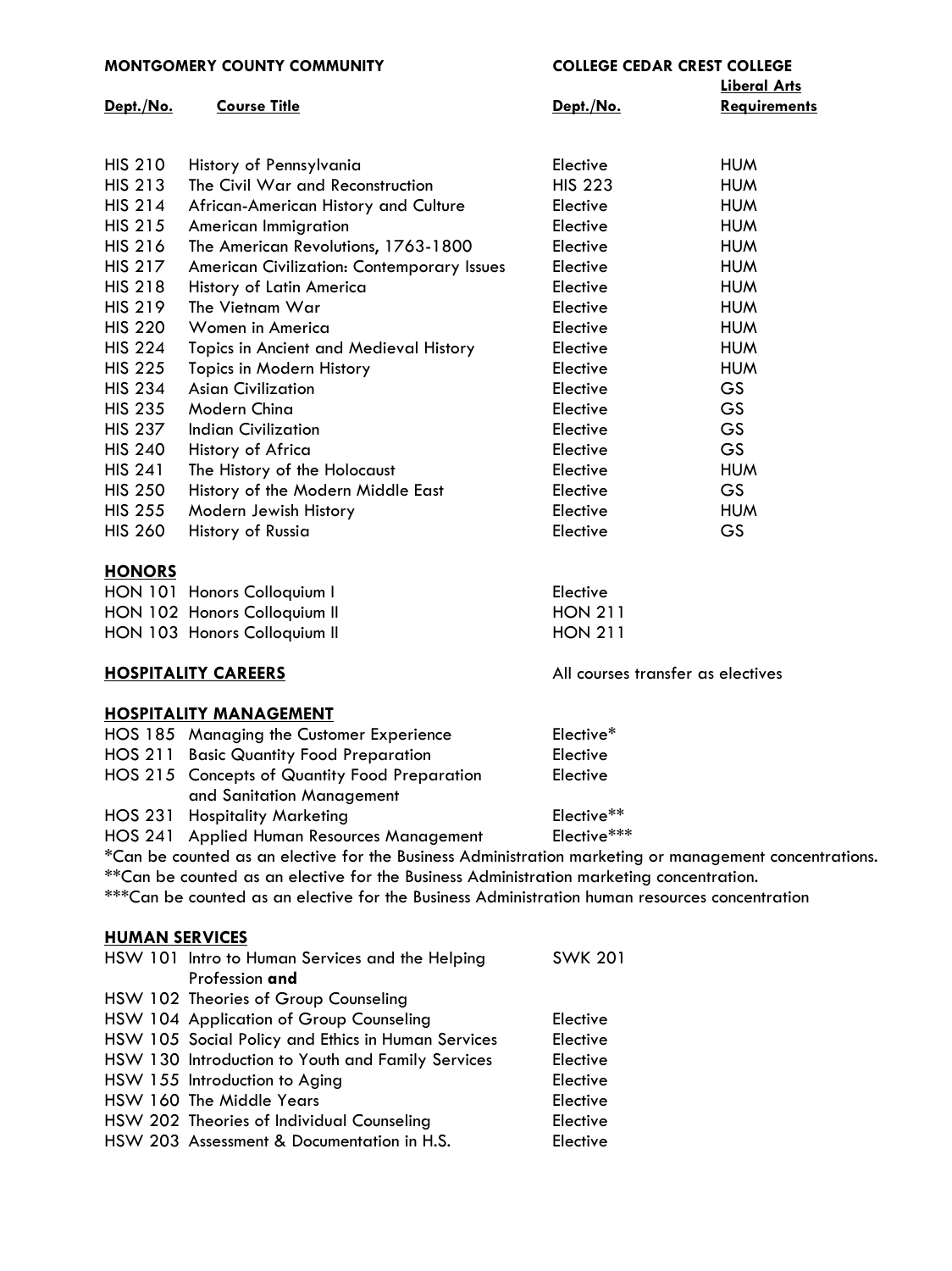| <b>MONTGOMERY COUNTY COMMUNITY</b> |                                                 | <b>COLLEGE CEDAR CREST COLLEGE</b> |                                                             |
|------------------------------------|-------------------------------------------------|------------------------------------|-------------------------------------------------------------|
|                                    |                                                 |                                    | <b>Liberal Arts</b>                                         |
| Dept./No.                          | <b>Course Title</b>                             | Dept./No.                          | <b>Requirements</b>                                         |
|                                    |                                                 |                                    |                                                             |
|                                    | HSW 204 Applications of Individual Counseling   | Elective                           |                                                             |
|                                    | HSW 205 Volunteer Administration                | Elective                           |                                                             |
|                                    | HSW 206 Hospice: Concepts & Skills              | Elective                           |                                                             |
|                                    | HSW 210 Professional Development in H.S.        | Elective                           |                                                             |
|                                    | HSW 211 Human Services Practicum                | Elective                           |                                                             |
|                                    | HSW 212 Practicum Human Services II             | Elective                           |                                                             |
|                                    | HSW 216 Assessment & Techniques for Child/Youth | Elective                           |                                                             |
|                                    | HSW 219 Drug & Alcohol Treat Proc-Intr          | Elective                           |                                                             |
|                                    | HSW 220 Intro to Adjunctive Therapies           | Elective                           |                                                             |
|                                    | HSW 221 Adjunctive Therapy: Stress Management   | Elective                           |                                                             |
|                                    | HSW 222 Intro to Adjunctive Therapies           | Elective                           |                                                             |
|                                    | HSW 223 Adjunctive Therapy: Art Therapy         | Elective                           |                                                             |
|                                    | HSW 250 Psychology of Aging: Helping Skills     | <b>SOC 243</b>                     |                                                             |
|                                    |                                                 |                                    | (student must complete a 1 credit independent study at CCC) |
|                                    | HSW 254 Aging in the United States              | Elective                           | SS                                                          |
|                                    | HSW 299 Independent Study in Human Services     | Elective                           |                                                             |
|                                    | <b>INTERDISCIPLINARY STUDIES</b>                |                                    |                                                             |
| <b>IDS 115</b>                     | The Myth of Race                                | SOC 313                            | SS                                                          |
|                                    |                                                 |                                    | (SWK students must also take SWK 313 at Cedar Crest)        |
| <b>IDS 116</b>                     | Childhood in America                            | Elective                           | SS                                                          |
| <b>IDS 138</b>                     | Creativity and Innovation                       | Elective                           | SS                                                          |
| <b>ITALIAN</b>                     |                                                 |                                    |                                                             |
| <b>ITA 101</b>                     | <b>Elementary Italian I</b>                     | Elective                           | GS                                                          |
| <b>ITA 102</b>                     | <b>Elementary Italian II</b>                    | Elective                           | GS                                                          |
| <b>ITA 201</b>                     | Intermediate Italian I                          | Elective                           | GS                                                          |
| <b>ITA 202</b>                     | Intermediate Italian II                         | Elective                           | GS                                                          |
| <b>ITA 215</b>                     | Italian Conversation and Composition            | Elective                           |                                                             |
| <b>ITA 216</b>                     | Italian Conversation and Composition II         | Elective                           |                                                             |
| <b>ITA 251</b>                     | Advanced Italian I                              | Elective                           | GS                                                          |
| <b>ITA 252</b>                     | Advanced Italian II                             | Elective                           | GS                                                          |
|                                    |                                                 |                                    |                                                             |
| <b>JAPANESE</b>                    |                                                 |                                    |                                                             |
| <b>JPN 101</b>                     | <b>Elementary Japanese I</b>                    | Elective                           | GS                                                          |
| <b>JPN 102</b>                     | <b>Elementary Japanese II</b>                   | Elective                           | GS                                                          |
| <b>JPN 201</b>                     | Intermediate Japanese I                         | Elective                           | GS                                                          |
| <b>JPN 202</b>                     | Intermediate Japanese II                        | Elective                           | GS                                                          |
| <u>MANAGEMENT</u>                  |                                                 |                                    |                                                             |
|                                    | MGT 110 Introduction to Business                | Elective                           |                                                             |
|                                    | MGT 111 Principles of Management                | <b>BUA 110</b>                     |                                                             |
|                                    | MGT 112 Principles of Leadership                | <b>BUA 350</b>                     |                                                             |
|                                    | MGT 113 Conflict Resolution and Negotiation     | <b>BUA 328</b>                     |                                                             |
|                                    | <b>MGT 114 Strategic Analytics for Leaders</b>  | Elective                           |                                                             |
|                                    | <b>MGT 121 Small Business Management</b>        | Elective                           |                                                             |
|                                    | MGT 131 Human Resources Management              | <b>BUA 220</b>                     |                                                             |
|                                    | MGT 133 Managing Diversity in the Workplace     | Elective                           |                                                             |
|                                    | MGT 141 Principles of Risk Management/Insurance | Elective                           |                                                             |
|                                    |                                                 |                                    |                                                             |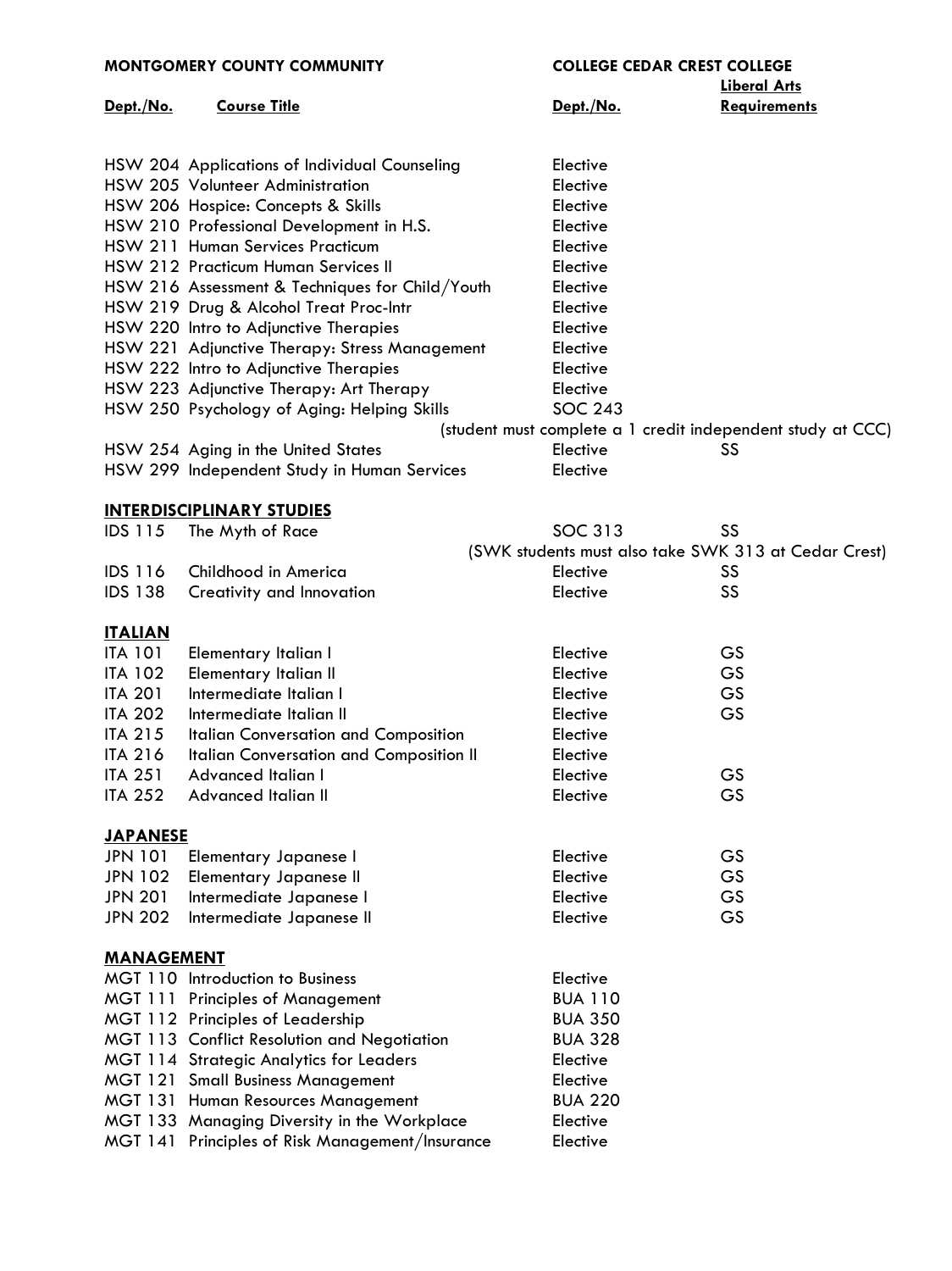| <b>MONTGOMERY COUNTY COMMUNITY</b> |                                                                 | <b>COLLEGE CEDAR CREST COLLEGE</b> |                     |
|------------------------------------|-----------------------------------------------------------------|------------------------------------|---------------------|
|                                    |                                                                 |                                    | <b>Liberal Arts</b> |
| Dept./No.                          | <b>Course Title</b>                                             | Dept./No.                          | <b>Requirements</b> |
|                                    |                                                                 |                                    |                     |
|                                    | <b>MGT 151 Managing Electronic Commerce</b>                     | Elective                           |                     |
|                                    | MGT 160 Customer Relationship Management                        | Elective                           |                     |
|                                    | MGT 198 Coop Internship - Management I                          | Elective                           |                     |
|                                    | MGT 210 Ethical Decision Making in Business                     | Elective                           |                     |
|                                    | MGT 221 Supervision                                             | Elective                           |                     |
|                                    | <b>MGT 231 Project Management</b>                               | Elective                           |                     |
|                                    | <b>MGT 240 International Management</b>                         | <b>BUA 240</b>                     | GS                  |
|                                    | MGT 298 Coop Internship Management II                           | Elective                           |                     |
| <b>MARKETING</b>                   |                                                                 |                                    |                     |
| <b>MKT 111</b>                     | <b>Principles of Marketing</b>                                  | <b>MRK 230</b>                     |                     |
| <b>MKT 121</b>                     | <b>Personal Sales Management</b>                                | Elective                           |                     |
| MKT 131                            | <b>Advertising and Promotion</b>                                | <b>MRK 334</b>                     |                     |
| MKT 141                            | <b>Retail Merchandising</b>                                     | Elective                           |                     |
|                                    | MKT 198 Coop Internship Marketing I                             | Elective                           |                     |
| MKT 211                            | <b>Digital Marketing</b>                                        | Elective                           |                     |
| <b>MKT 220</b>                     | <b>International Marketing</b>                                  | Elective                           | GS                  |
| <b>MKT 298</b>                     | Coop Internship Marketing II                                    | Elective                           |                     |
|                                    |                                                                 |                                    |                     |
| <b>MATHEMATICS</b>                 |                                                                 |                                    |                     |
|                                    | MAT 100 Intermediate Algebra                                    | Elective                           |                     |
|                                    | MAT 100B Intermediate Algebra & Review                          | Elective                           |                     |
|                                    | MAT 103 Foundations of Math                                     | <b>MAT 102</b>                     | ML                  |
|                                    | MAT 104 Foundations of Math II                                  | Elective                           | ML                  |
|                                    | MAT 106 Math Applications                                       | Elective                           | ML                  |
|                                    | MAT 108 Mathematics Culture & Concept                           | Elective                           |                     |
|                                    | MAT 115 Applied Algebra/Trigonometry I                          | Elective                           | ML                  |
|                                    | MAT 116 Applied Algebra/Trigonometry II                         | <b>MAT 140</b>                     | ML                  |
|                                    | MAT 117 Applied Calculus                                        | Elective                           | ML                  |
|                                    | MAT 125 Discrete Mathematics                                    | Elective                           | ML                  |
|                                    | MAT 130 Probability and Statistics                              | <b>MAT 110</b>                     | ML                  |
| MAT 131                            | Introduction to Statistics I                                    | Elective                           | ML                  |
|                                    | (fulfills the probability & statistics requirement for nursing) |                                    |                     |
| <b>MAT 132</b>                     | Introduction to Statistics II                                   | <b>MAT 110</b>                     | ML                  |
| <b>MAT 140</b>                     | <b>Finite Mathematics for Business</b>                          | Elective                           | ML                  |
| MAT 142                            | <b>Calculus for Business &amp; Social Science</b>               | Elective                           |                     |
| <b>MAT 161</b>                     | Precalculus I                                                   | Elective                           | ML                  |
| <b>MAT 162</b>                     | Precalculus II                                                  | <b>MAT 140</b>                     | ML                  |
| <b>MAT 170</b>                     | Algebra and Trigonometry                                        | <b>MAT 140</b>                     | ML                  |
| <b>MAT 188</b>                     | Calculus With a Review of Function I                            | Elective                           | ML                  |
| <b>MAT 189</b>                     | Calculus With a Review of Functions II                          | Elective                           | ML                  |
| <b>MAT 190</b>                     | <b>Calculus and Analytic Geometry I</b>                         | <b>MAT 141</b>                     | ML                  |
|                                    | MAT 199 Independent Study in Mathematics                        | Elective                           |                     |
| <b>MAT 201</b>                     | <b>Calculus and Analytic Geometry II</b>                        | <b>MAT 142</b>                     | ML                  |
| <b>MAT 202</b>                     | <b>Calculus and Analytic Geometry III</b>                       | <b>MAT 211</b>                     | ML                  |
| <b>MAT 211</b>                     | <b>Foundations of Mathematical Proof</b>                        | <b>MAT 224</b>                     | ML                  |
| <b>MAT 220</b>                     | Linear Algebra with Applications                                | <b>MAT 311</b>                     | ML                  |
| <b>MAT 223</b>                     | <b>Differential Equations</b>                                   | <b>MAT 313</b>                     | ML                  |
| <b>MAT 299</b>                     | Independent Study in Mathematics                                | Elective                           |                     |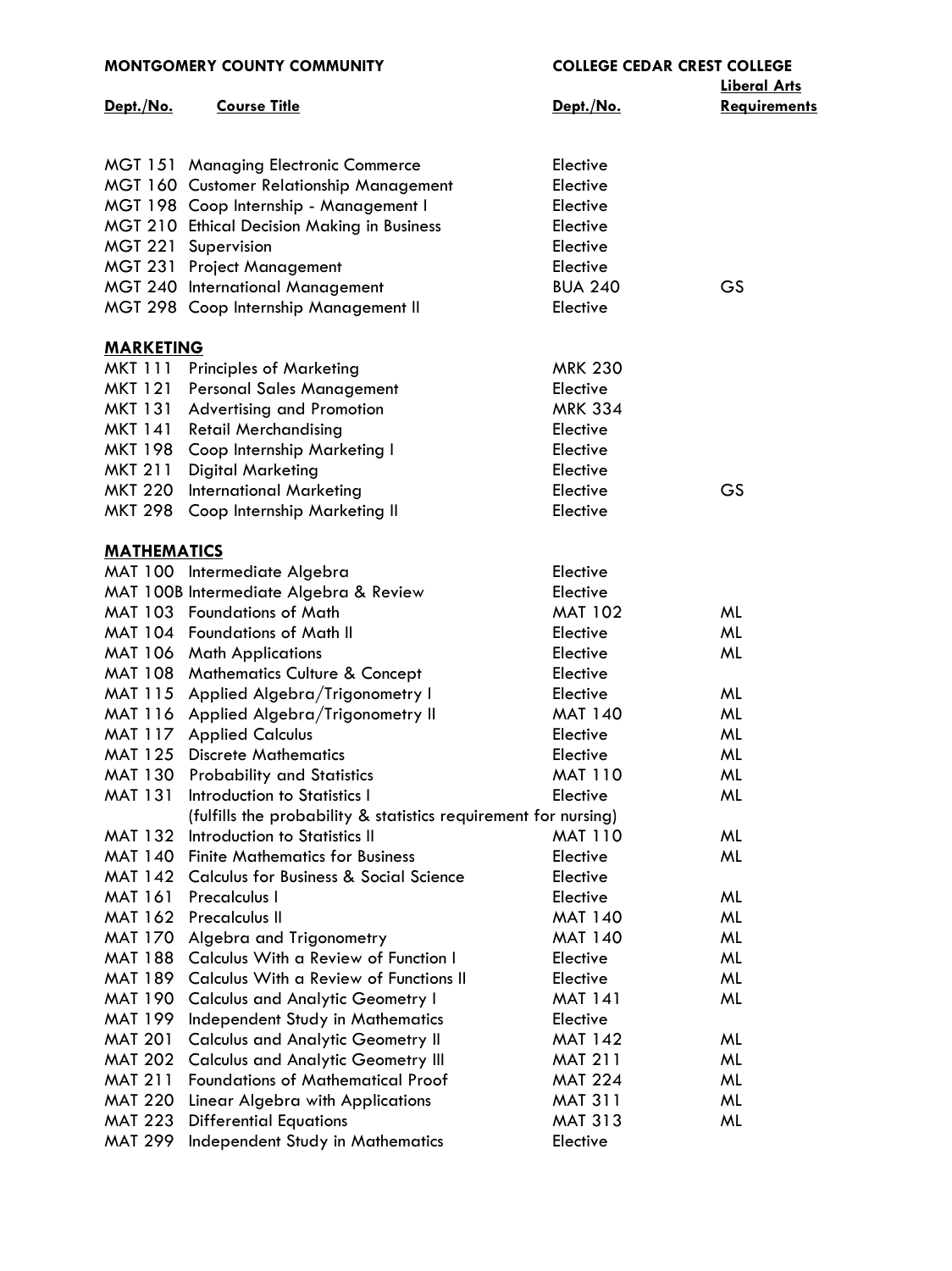| <b>MONTGOMERY COUNTY COMMUNITY</b> |                                                                                   | <b>COLLEGE CEDAR CREST COLLEGE</b><br><b>Liberal Arts</b> |                          |
|------------------------------------|-----------------------------------------------------------------------------------|-----------------------------------------------------------|--------------------------|
| Dept./No.                          | <b>Course Title</b>                                                               | Dept./No.                                                 | <b>Requirements</b>      |
|                                    |                                                                                   |                                                           |                          |
|                                    | MAT M99 Topics in Mathematics                                                     | Elective                                                  |                          |
|                                    |                                                                                   |                                                           |                          |
|                                    | <b>MEDICAL ASSISTING</b>                                                          |                                                           |                          |
|                                    | MAS 110 Lab Procedures for Medical Assistants                                     | Elective*                                                 |                          |
|                                    | MAS 112 Medical Assisting-Clinical Procedures                                     | Elective*                                                 |                          |
|                                    | MAS 114 Med Law & Ethics for Health Professional                                  | Elective*                                                 |                          |
|                                    | <b>MAS 116 Medical Business Practices</b>                                         | Elective*                                                 |                          |
|                                    | MAS 117 Medical Office Administration                                             | Elective*                                                 |                          |
|                                    | MAS 118 Professional Essentials for the Medical Office                            | Elective*                                                 |                          |
|                                    | MAS 120 Professional Issues in Medical Assisting                                  | Elective*                                                 |                          |
|                                    | MAS 130 Medical Assisting Practicum                                               | Elective*                                                 |                          |
|                                    | *Can be used as HLT Elective for any of the Health Science majors                 |                                                           |                          |
|                                    | <b>MEDICAL LABORATORY TECHNICIAN</b>                                              |                                                           |                          |
| MLT 106                            | Phlebotomy                                                                        | Elective*                                                 |                          |
| <b>MLT 110</b>                     | Intro for the Med Lab Tech                                                        | Elective*                                                 |                          |
| MLT 123                            | Immunohematology Lecture                                                          | Elective*                                                 |                          |
| <b>MLT 124</b>                     | Immunohematology Laboratory                                                       | Elective*                                                 |                          |
| <b>MLT 125</b>                     | <b>Hematology Lecture</b>                                                         | Elective*                                                 |                          |
| MLT 126                            | Hematology Laboratory                                                             | Elective*                                                 |                          |
| <b>MLT 233</b>                     | Clinical Chemistry Lecture and                                                    | CHE 307 (4 credits)                                       |                          |
| <b>MLT 234</b>                     | <b>Clinical Chemistry Laboratory</b>                                              |                                                           |                          |
| <b>MLT 235</b>                     | Clinical Practicum in MLT 1                                                       | Elective*                                                 |                          |
| <b>MLT 244</b>                     | Professional Issues in Medical Lab Tech                                           | Elective*                                                 |                          |
| <b>MLT 245</b>                     | <b>Clinical Practicum in MLT II</b>                                               | Elective*                                                 |                          |
| <b>MLT 246</b>                     | <b>MLT</b> Seminar                                                                | Elective*                                                 |                          |
|                                    | *can be used as HLT Elective for any of the Health Science majors                 |                                                           |                          |
| <b>MUSIC</b>                       |                                                                                   |                                                           |                          |
|                                    | MUS 110 Music Appreciation                                                        | Elective                                                  | <b>ART</b>               |
| <b>MUS 111</b>                     | History of Rock and Roll                                                          | Elective                                                  | <b>ART</b>               |
|                                    | MUS 112 African American Traditions in American Music                             | Elective                                                  | <b>ART</b>               |
|                                    | MUS 113 Music in American Culture                                                 | Elective                                                  | <b>ART</b>               |
|                                    | MUS 114 Introduction to World Music Cultures<br><b>MUS 120 Music Fundamentals</b> | Elective<br>Elective                                      | <b>ART</b><br><b>ART</b> |
|                                    | MUS 133 College Choir I                                                           | Elective                                                  | <b>ART</b>               |
|                                    | MUS 134 College Choir II                                                          | Elective                                                  | <b>ART</b>               |
|                                    | MUS 135 College Choir III                                                         | Elective                                                  | <b>ART</b>               |
|                                    | MUS 136 College Choir IV                                                          | Elective                                                  | <b>ART</b>               |
|                                    | MUS 140 Introduction to Digital Music Technology                                  | Elective                                                  |                          |
| <b>MUS 141</b>                     | Intermediate Digital Music: Multimedia and Max Elective*                          |                                                           |                          |
| <b>MUS 146</b>                     | <b>Principles of Private Music Instruction</b>                                    | MUS 191/192                                               | <b>ART</b>               |
| <b>MUS 150</b>                     | Guitar Class I                                                                    | MUS 191/192                                               | <b>ART</b>               |
| <b>MUS 151</b>                     | Guitar Class 2                                                                    | MUS 191/192                                               | <b>ART</b>               |
|                                    | MUS 152 Commercial & Jazz Guitar Studies                                          | MUS 191/192                                               | <b>ART</b>               |
|                                    | MUS 160 Jazz Lab Band I                                                           | MUS 191/192                                               | <b>ART</b>               |
| <b>MUS 161</b>                     | Jazz Lab Band II                                                                  | MUS 191/192                                               | <b>ART</b>               |
|                                    | MUS 162 Jazz Lab Band II                                                          | MUS 191/192                                               | <b>ART</b>               |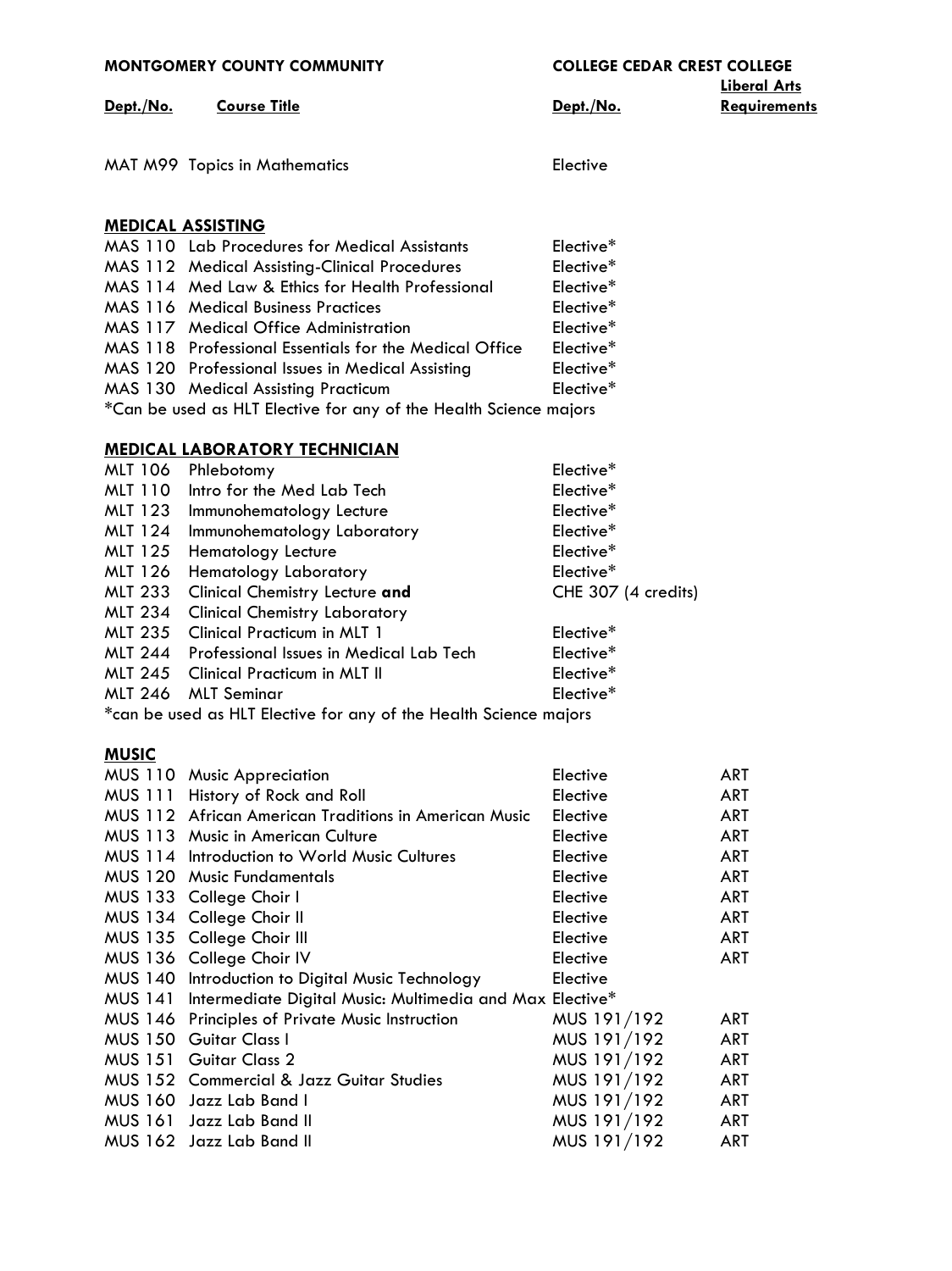|  | MONTGOMERY COUNTY COMMUNITY |  |  |
|--|-----------------------------|--|--|
|--|-----------------------------|--|--|

|           |                                                                |             | <b>Liberal Arts</b> |
|-----------|----------------------------------------------------------------|-------------|---------------------|
| Dept./No. | <b>Course Title</b>                                            | Dept./No.   | Requirements        |
|           |                                                                |             |                     |
|           | MUS 163 Jazz Lab Band III                                      | MUS 191/192 | <b>ART</b>          |
|           | MUS 170 Piano Class I                                          | MUS 191/192 | <b>ART</b>          |
|           | MUS 171 Piano Class 2                                          | MUS 191/192 | <b>ART</b>          |
|           | MUS 172 Piano Class 3                                          | MUS 191/192 | ART                 |
|           | MUS 173 Piano Class 4                                          | MUS 191/192 | ART                 |
|           | MUS 180 Applied Music Lessons I                                | MUS 191/192 | ART                 |
|           | MUS 181 Applied Music Lessons 2                                | MUS 191/192 | ART                 |
|           | MUS 190 Chamber Strings I                                      | MUS 191/192 | <b>ART</b>          |
|           | MUS 191 Chamber Strings II                                     | MUS 191/192 | ART                 |
|           | MUS 192 Chamber Strings III                                    | MUS 191/192 | ART                 |
|           | MUS 193 Chamber Strings IV                                     | MUS 191/192 | ART                 |
|           | MUS 194 Wind Ensemble I                                        | MUS 191/192 | ART                 |
|           | MUS 195 Wind Ensemble II                                       | MUS 191/192 | <b>ART</b>          |
|           | MUS 196 Wind Ensemble III                                      | MUS 191/192 | <b>ART</b>          |
|           | MUS 197 Wind Ensemble IV                                       | MUS 191/192 | <b>ART</b>          |
|           | MUS 210 Jazz History                                           | Elective    | ART                 |
|           | MUS 211 Western Music History I: From Medieval to              | Elective    | ART                 |
|           | Renaissance                                                    |             |                     |
|           | MUS 212 Western Music History 2: The Baroque: From             | Elective    | <b>ART</b>          |
|           | Monteverdi to Bach                                             |             |                     |
|           | MUS 213 Western Music History 3: The Classical and             | Elective    | <b>ART</b>          |
|           | Early Romantic Eras: From Bach to Beethoven and Beyond         |             |                     |
|           | MUS 214 Western Music History 4: The Late 19 <sup>th</sup> and | Elective    | <b>ART</b>          |
|           | 20 <sup>th</sup> Century                                       |             |                     |
|           | MUS 221 Music Theory I or                                      | Elective    | <b>ART</b>          |
|           | MUS 222 Music Theory II                                        | Elective    | <b>ART</b>          |
|           | MUS 231 Acural Theory I                                        | Elective    |                     |
|           | MUS 232 Aural Theory 2                                         | Elective    |                     |
|           | MUS 233 Chamber Chior I                                        | Elective    |                     |
|           | MUS 234 Chamber Chior II                                       | Elective    |                     |
|           | MUS 235 Chamber Chior III                                      | Elective    |                     |
|           | MUS 236 Chamber Chior IV                                       | Elective    |                     |
|           | MUS 240 The Art of Business of Songwriting                     | Elective    |                     |
|           | MUS 241 The Business of Music                                  | Elective    |                     |
|           | MUS 260 Performance Jazz Ensemble I                            | Elective    |                     |
|           | MUS 261 Performance Jazz Ensemble II                           | Elective    |                     |
|           | MUS 262 Performance Jazz Ensemble III                          | Elective    |                     |
|           | MUS 263 Performance Jazz Ensemble IV                           | Elective    |                     |
|           | *Can be used as a NM elective for the New Media major.         |             |                     |
|           |                                                                |             |                     |

**[NURSING](http://www.mc3.edu/academics/courses/1100-nur)** Individually Reviewed

# **[PHILOSOPHY](http://mc3.edu/academics/courses/1101-phi)**

| <b>PHI 100</b> | Introduction to Philosophy                    | <b>PHI 100</b> | <b>HUM</b> |
|----------------|-----------------------------------------------|----------------|------------|
| <b>PHI 101</b> | Introduction to Ethics                        | Elective       | <b>HUM</b> |
| <b>PHI 110</b> | Introduction to Logic                         | <b>PHI 131</b> | ML.        |
|                | PHI 115 Problems in Philosophy                | Elective       | <b>HUM</b> |
| PHI 117        | Asian Philosophy                              | Elective       | GS.        |
| <b>PHI 120</b> | <b>Ethical Issues Affecting Consumers and</b> | Elective       | <b>HUM</b> |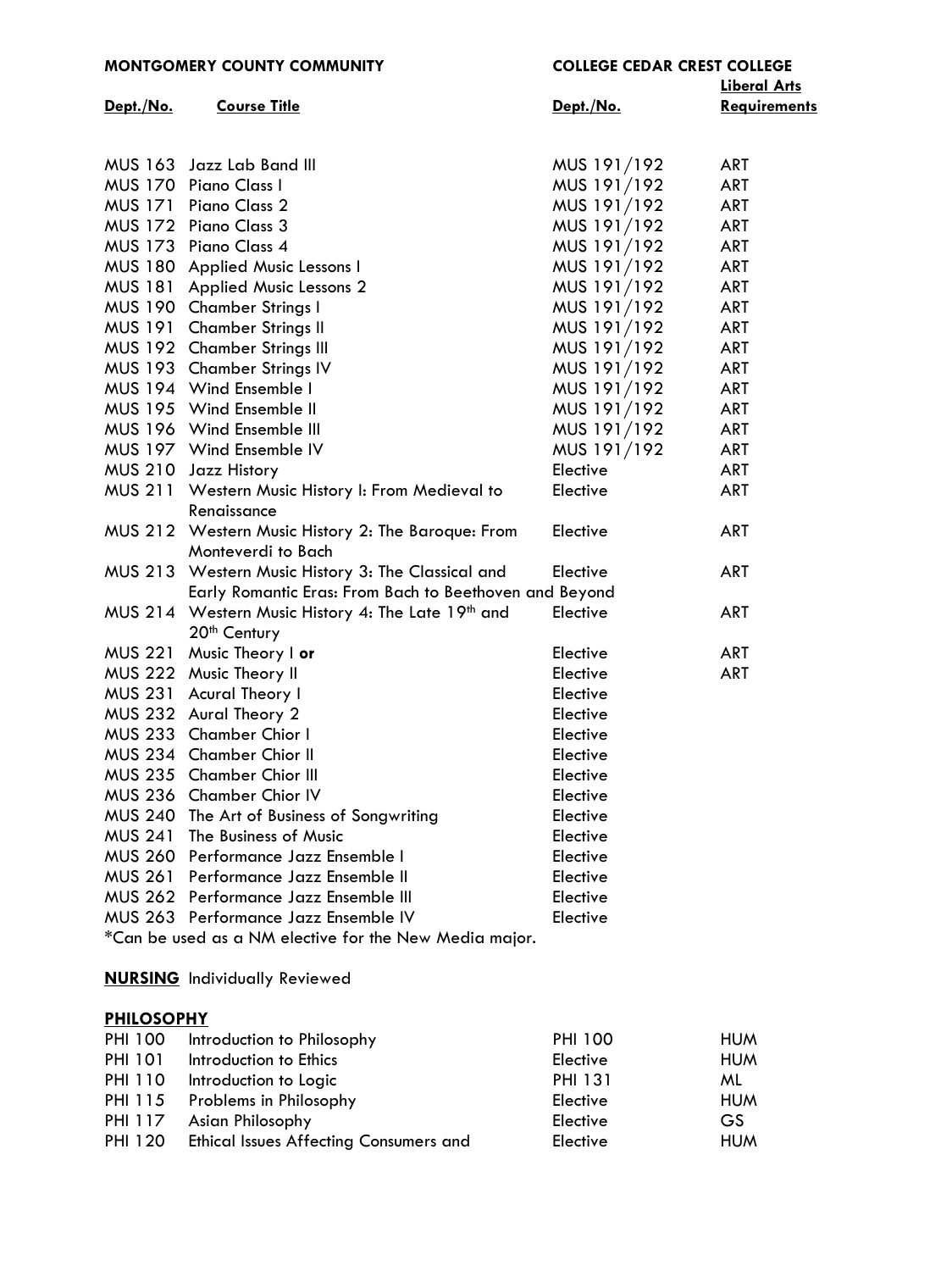| <b>MONTGOMERY COUNTY COMMUNITY</b> |                                                                                                   | <b>COLLEGE CEDAR CREST COLLEGE</b><br><b>Liberal Arts</b> |                                              |
|------------------------------------|---------------------------------------------------------------------------------------------------|-----------------------------------------------------------|----------------------------------------------|
| Dept./No.                          | <b>Course Title</b>                                                                               | Dept./No.                                                 | <b>Requirements</b>                          |
|                                    |                                                                                                   |                                                           |                                              |
|                                    |                                                                                                   |                                                           |                                              |
|                                    | <b>Healthcare Professions</b>                                                                     |                                                           |                                              |
| PHI 215                            | <b>Comparative Religions</b>                                                                      | <b>REL 120</b>                                            | <b>GS</b>                                    |
| <b>PHI 216</b>                     | Major Figures/Philosophy: Classical Med.                                                          | Elective                                                  | <b>HUM</b>                                   |
|                                    | PHYSICAL EDUCATION AND HEALTH - All courses transfer as electives (maximum 4 credits) except for: |                                                           |                                              |
| <b>PEH 206</b>                     | <b>Basic Nutrition</b>                                                                            |                                                           | Will be reviewed for NTR 210 requirement for |
|                                    |                                                                                                   | nursing and health science majors only                    |                                              |
| <b>PEH 207</b>                     | <b>Food and Culture</b>                                                                           | <b>NTR 130</b>                                            | GS                                           |
|                                    |                                                                                                   |                                                           |                                              |
| <b>PHYSICS</b>                     |                                                                                                   |                                                           |                                              |
| <b>PHY 120</b>                     | Introduction to Astronomy                                                                         | GSC 103                                                   | SCI                                          |
| <b>PHY 121</b>                     | General Physics I                                                                                 | <b>PHY 101</b>                                            | SCI                                          |
| <b>PHY 122</b>                     | <b>General Physics II</b>                                                                         | <b>PHY 102</b>                                            | SCI                                          |
| <b>PHY 151</b>                     | Principles of Physics I                                                                           | <b>PHY 101</b>                                            | SCI                                          |
| <b>PHY 152</b>                     | Principles of Physics II                                                                          | <b>PHY 102</b>                                            | SCI                                          |
| <b>PHY 153</b>                     | Modern Physics                                                                                    | Elective                                                  | SCI                                          |
| <b>PHY 199</b>                     | Independent Study in Physics                                                                      | Elective                                                  |                                              |
| <b>POLITICAL SCIENCE</b>           |                                                                                                   |                                                           |                                              |
| <b>POL 101</b>                     | Introduction to Political Science                                                                 | <b>PSC 110</b>                                            | SS                                           |
|                                    | POL 124 American National Government                                                              | <b>PSC 201</b>                                            | SS                                           |
|                                    | POL 125 American State and Local Govern.                                                          | Elective                                                  | SS                                           |
| <b>POL 202</b>                     | Civil Liberties (Constitutional Law II)                                                           | Elective                                                  | SS                                           |
| <b>POL 231</b>                     | Introduction to Public Policy Management                                                          | Elective                                                  | SS                                           |
| <b>POL 240</b>                     | <b>Comparative Politics</b>                                                                       | Elective                                                  | SS                                           |
| <b>POL 245</b>                     | <b>International Politics</b>                                                                     | <b>PSC 120</b>                                            | GS                                           |
| <b>POL 250</b>                     | <b>Terrorism and Counterterrorism</b>                                                             | Elective                                                  | SS                                           |
| <b>POL 251</b>                     | Government Internship I                                                                           | Elective                                                  |                                              |
| <b>POL 252</b>                     | Government Internship II                                                                          | Elective                                                  |                                              |
|                                    | POL 280 Comparative Criminal Justice Systems                                                      | Elective                                                  | r r<br>১১                                    |
| <b>PSYCHOLOGY</b>                  |                                                                                                   |                                                           |                                              |
| <b>PSY 101</b>                     | Introduction to Psychology                                                                        | <b>PSY 100</b>                                            | SS                                           |
| <b>PSY 136</b>                     | Personality                                                                                       | Elective                                                  | SS                                           |
| <b>PSY 137</b>                     | Introduction to Organizational Psychology                                                         | <b>PSY 301</b>                                            | SS                                           |
| <b>PSY 138</b>                     | Creativity and Innovation                                                                         | Elective                                                  | SS                                           |
| <b>PSY 200</b>                     | Child Psychology                                                                                  | Elective                                                  | SS                                           |
| <b>PSY 203</b>                     | Assessment & Documentation in Human Services                                                      | <b>PSY Elective</b>                                       |                                              |
| <b>PSY 204</b>                     | Adolescent Psychology                                                                             | Elective                                                  | SS                                           |
| <b>PSY 206</b>                     | Human Development: A Life Span Approach                                                           | <b>PSY 210</b>                                            | SS                                           |
| <b>PSY 210</b>                     | <b>Educational Psychology</b>                                                                     | EDU 102/PSY 102                                           | SS                                           |
| <b>PSY 214</b>                     | Social Psychology                                                                                 | Elective                                                  | SS                                           |
| <b>PSY 215</b>                     | Abnormal Psychology                                                                               | <b>PSY 309</b>                                            | SS                                           |
| <b>PSY 216</b>                     | Assessment & Techniques for Children/Youth                                                        | Elective                                                  | SS                                           |
| <b>PSY 217</b>                     | Drugs: Their Use and Abuse                                                                        | Elective                                                  |                                              |
| <b>PSY 218</b>                     | Physiological Psychology                                                                          | Elective                                                  | SS                                           |
| <b>PSY 219</b>                     | The Drug & Alcohol Treatment Process:<br>An Introduction                                          | Elective                                                  |                                              |
| <b>PSY 231</b>                     | Research Methods in Psychology                                                                    | PSY 211/213                                               | IL                                           |
|                                    |                                                                                                   |                                                           |                                              |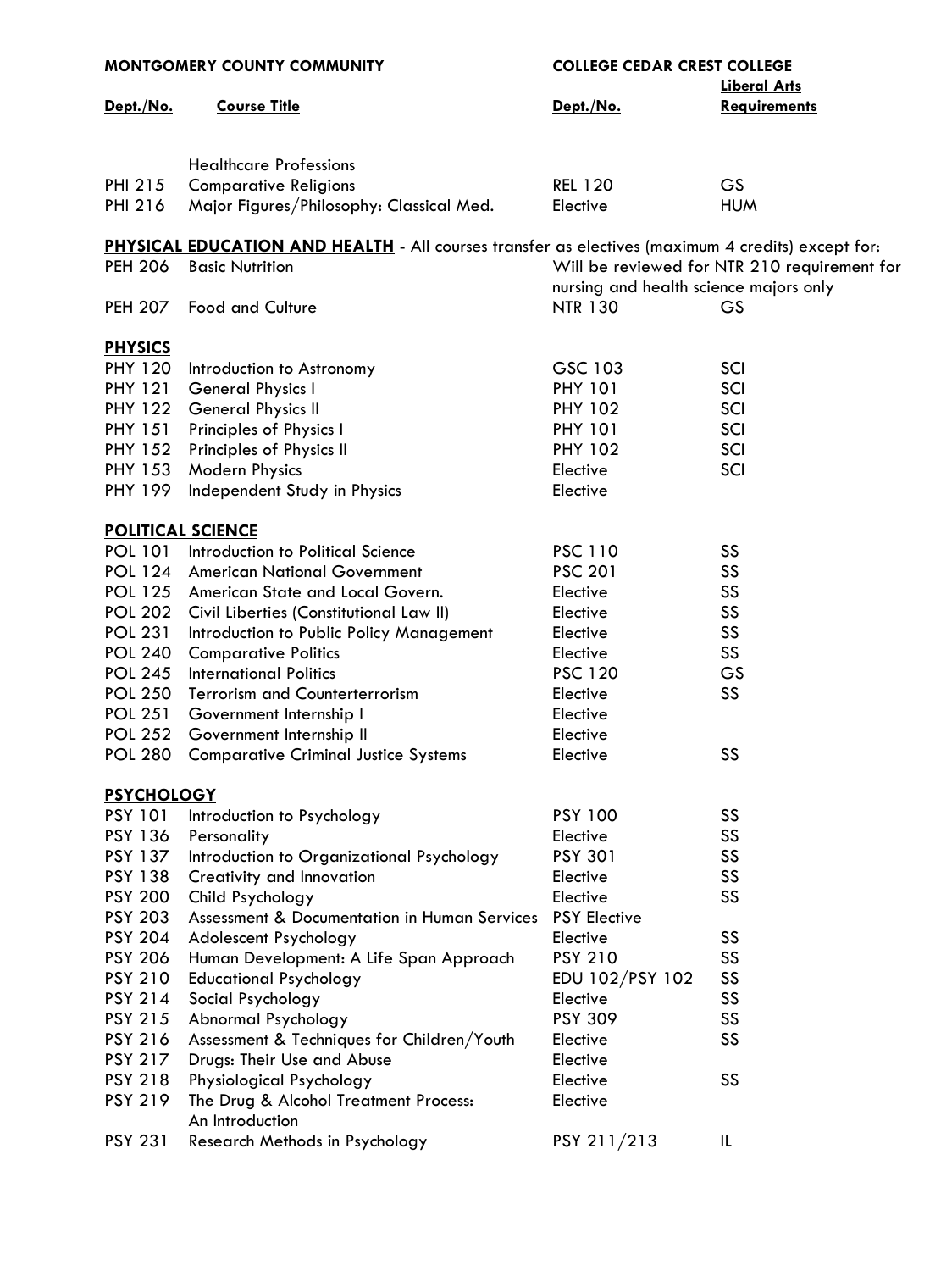| <b>MONTGOMERY COUNTY COMMUNITY</b> |                                                                   | <b>COLLEGE CEDAR CREST COLLEGE</b><br><b>Liberal Arts</b> |                                               |
|------------------------------------|-------------------------------------------------------------------|-----------------------------------------------------------|-----------------------------------------------|
| Dept./No.                          | <b>Course Title</b>                                               | Dept./No.                                                 | <b>Requirements</b>                           |
|                                    |                                                                   |                                                           |                                               |
|                                    |                                                                   |                                                           |                                               |
| <b>PSY 232</b>                     | Positive Psychology                                               | <b>PSY 206</b>                                            | SS                                            |
| <b>PSY 240</b>                     | Psychological Anthropology                                        | Elective                                                  | SS                                            |
| <b>PSY 245</b>                     | Psychology of Women                                               | Elective                                                  | SS                                            |
| <b>PSY 250</b>                     | Psychology of Aging: Helping Skills Adult                         | <b>SOC 243</b>                                            | SS                                            |
|                                    |                                                                   | study at CCC)                                             | (student must complete a 1 credit independent |
| <b>PSY 255</b>                     | <b>Human Sexuality</b>                                            | Elective                                                  | SS                                            |
| <b>PSY 299</b>                     | Independent Study in Psychology                                   | Reviewed Individually                                     |                                               |
| <b>PUBLIC HEALTH</b>               |                                                                   |                                                           |                                               |
| <b>PBH 101</b>                     | Introduction to Public Health                                     | Elective*                                                 |                                               |
|                                    | PBH 102 Communication in Public Health                            | Elective*                                                 |                                               |
| <b>PBH 200</b>                     | <b>Public Health Education</b>                                    | Elective*                                                 |                                               |
| <b>PBH 201</b>                     | Public Health Administration in the U.S.                          | Elective*                                                 |                                               |
|                                    | <b>Healthcare System</b>                                          |                                                           |                                               |
| <b>PBH 202</b>                     | <b>Environmental Health</b>                                       | Elective*                                                 |                                               |
|                                    | *Can be used as HLT Elective for any of the Health Science majors |                                                           |                                               |
|                                    |                                                                   |                                                           |                                               |
| <b>RADIOGRAPHY</b>                 |                                                                   |                                                           |                                               |
| <b>RAD 100</b>                     | Introduction to Radiography & Patient Care                        | Elective*                                                 |                                               |
| <b>RAD 102</b>                     | Radiographic Exposure and Technique                               | Elective*                                                 |                                               |
| RAD 103                            | <b>Radiation Protection and Biology</b>                           | Elective*                                                 |                                               |
| <b>RAD 104</b>                     | <b>Clinical Education I</b>                                       | Elective*                                                 |                                               |
| <b>RAD 105</b>                     | <b>Radiation Physics</b>                                          | Elective*                                                 |                                               |
| <b>RAD 111</b>                     | Radiographic Procedures I                                         | Elective*                                                 |                                               |
| <b>RAD 112</b>                     | Radiographic Exposure and Technique II                            | Elective*                                                 |                                               |
| <b>RAD 114</b>                     | <b>Clinical Education II</b>                                      | Elective*                                                 |                                               |
| RAD 121                            | Radiographic Procedures II                                        | Elective*                                                 |                                               |
| <b>RAD 124</b>                     | <b>Clinical Education III</b>                                     | Elective*                                                 |                                               |
|                                    | RAD 214 Clinical Education IV                                     | Elective*                                                 |                                               |
| <b>RAD 221</b>                     | Radiographic Procedures III                                       | Elective*                                                 |                                               |
| <b>RAD 224</b>                     | <b>Clinical Education V</b>                                       | Elective*                                                 |                                               |
| <b>RAD 230</b>                     | <b>Radiographic Pathology</b>                                     | Elective*                                                 |                                               |
|                                    | RAD 250 Professional Issues in Radiography                        | Elective*                                                 |                                               |
|                                    | *Can be used as HLT Elective for any of the Health Science majors |                                                           |                                               |
| <b>SOCIOLOGY</b>                   |                                                                   |                                                           |                                               |
|                                    | SOC 101 Introduction to Sociology                                 | SOC 100                                                   | SS                                            |
|                                    | SOC 103 Social Problems                                           | Elective                                                  | SS                                            |
|                                    | SOC 105 Social Policy & Ethics in Human Services                  | Elective                                                  |                                               |
|                                    | SOC 130 Introduction to Youth and family Systems                  | Elective                                                  | SS                                            |
|                                    | SOC 220 Criminology                                               | <b>CRJ 106</b>                                            | SS                                            |
|                                    | SOC 224 Minorities in the United States                           | SOC 313                                                   | SS                                            |
|                                    |                                                                   |                                                           | (Social Work students must also take SWK 313) |
|                                    | SOC 230 Sociology of Families                                     | <b>SOC 321</b>                                            | <b>SS</b>                                     |
|                                    | SOC 234 Gender and Sexuality in America                           | Elective                                                  | SS                                            |
|                                    | SOC 244 Sociology of Death and Dying                              | Elective                                                  | SS                                            |
|                                    | SOC 250 Terrorism and Counterterrorism                            | Elective                                                  | SS                                            |
|                                    | SOC 254 Aging in the United States                                | Elective                                                  | SS                                            |
|                                    |                                                                   |                                                           |                                               |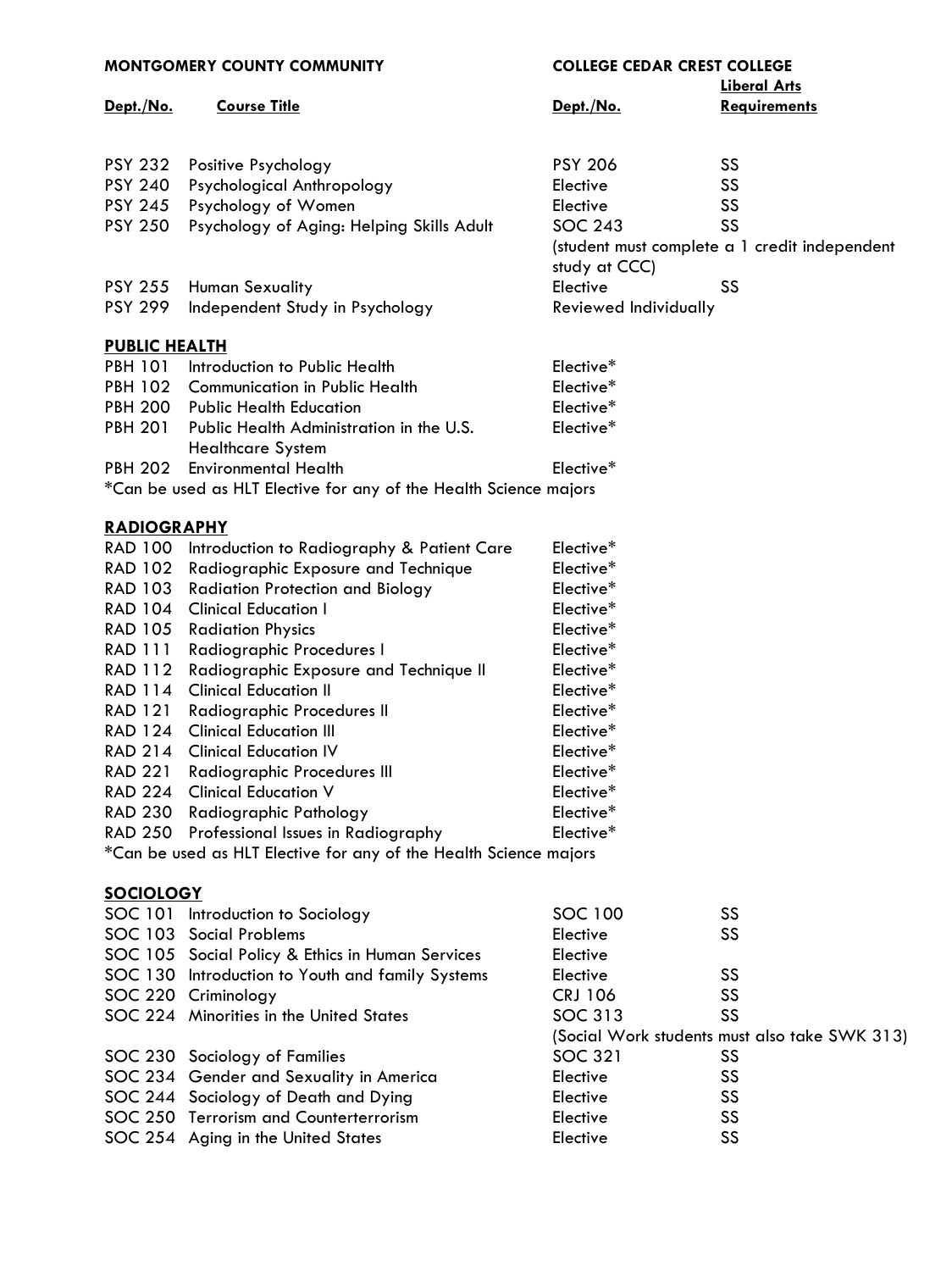| <b>MONTGOMERY COUNTY COMMUNITY</b> |                                                                         | <b>COLLEGE CEDAR CREST COLLEGE</b><br><b>Liberal Arts</b> |              |
|------------------------------------|-------------------------------------------------------------------------|-----------------------------------------------------------|--------------|
| Dept./No.                          | <b>Course Title</b>                                                     | Dept./No.                                                 | Requirements |
|                                    |                                                                         |                                                           |              |
|                                    | SOC 255 Organized Crime                                                 | Elective                                                  | SS           |
|                                    |                                                                         |                                                           |              |
|                                    | <b>SOUND RECORDING TECHNOLOGY</b>                                       |                                                           |              |
| SRT 159                            | Introduction to Music Production                                        | Elective*                                                 |              |
|                                    | SRT 214 Evolution of Sound Recording Technology                         | Elective*                                                 |              |
| SRT 297                            | Sound Recording & Music Technology Internship I Reviewed Individually   |                                                           |              |
|                                    | *Can be used as an elective for the New Media and Media Studies majors. |                                                           |              |
| <b>SPANISH</b>                     |                                                                         |                                                           |              |
| SPA 101                            | <b>Elementary Spanish I</b>                                             | <b>SPA 101</b>                                            | <b>GS</b>    |
| <b>SPA 102</b>                     | <b>Elementary Spanish II</b>                                            | <b>SPA 102</b>                                            | <b>GS</b>    |
| <b>SPA 111</b>                     | The World of Spain                                                      | <b>SPA Elective</b>                                       | GS           |
| <b>SPA 112</b>                     | The World of Latin America                                              | <b>SPA Elective</b>                                       | GS           |
| SPA 127                            | Spanish/Health Care & Related                                           | <b>SPA Elective</b>                                       | GS           |
| <b>SPA 201</b>                     | Intermediate Spanish I                                                  | <b>SPA 201</b>                                            | GS           |
| <b>SPA 202</b>                     | Intermediate Spanish II                                                 | <b>SPA 202</b>                                            | GS           |
| SPA 215                            | <b>Spanish Conversation I</b>                                           | <b>SPA 301</b>                                            | GS           |
| <b>SPA 216</b>                     | <b>Spanish Conversation II</b>                                          | <b>SPA 302</b>                                            | GS           |
| <b>SPA 230</b>                     | Spanish: Films, Cultures, and Conversation                              | <b>SPA Elective</b>                                       | GS           |
| <b>SPA 251</b>                     | Advanced Spanish I                                                      | <b>SPA Elective</b>                                       | GS           |
| <b>SPA 252</b>                     | <b>Advanced Spanish II</b>                                              | <b>SPA Elective</b>                                       | GS           |
| <b>SPEECH</b>                      |                                                                         |                                                           |              |
| <b>SPC 110</b>                     | <b>Speech Communication</b>                                             | <b>COM 100</b>                                            | SS           |
| <b>SPC 111</b>                     | Introduction to Speech Communications:                                  | Elective                                                  |              |
|                                    | <b>Cross-Cultural Emphasis</b>                                          |                                                           |              |
| <b>SPC 113</b>                     | Voice and Articulation (prev SPC 140)                                   | Elective                                                  |              |
| <b>SPC 115</b>                     | <b>Interpersonal Communication</b>                                      | <b>COM 210</b>                                            | SS           |
| <b>SPC 120</b>                     | <b>Public Speaking</b>                                                  | THS 105                                                   |              |
| <b>SPC 125</b>                     | Introduction to Public Relations                                        | <b>COM 216</b>                                            | SS           |
| <b>SPC 140</b>                     | Voice and Articulation                                                  | Elective                                                  |              |
| <b>SPC 202</b>                     | Persuasion                                                              | Elective                                                  |              |
| <b>SPC 203</b>                     | Human Communication Theory                                              | <b>COM 200</b>                                            | SS           |
| <b>SPC 225</b>                     | <b>Writing for Public Relations Campaigns</b>                           | Elective                                                  |              |
| <b>SPC 230</b>                     | <b>Communication in Organizations</b>                                   | <b>BUA Elective</b>                                       |              |
|                                    | <b>SURGICAL TECHNOLGOGY</b>                                             |                                                           |              |
|                                    | SUR 105 Surgical Technology I                                           | Elective*                                                 |              |
| <b>SUR 106</b>                     | Surgical Technology II                                                  | Elective*                                                 |              |
| <b>SUR 205</b>                     | Surgical Technology III                                                 | Elective*                                                 |              |
| <b>SUR 206</b>                     | Surgical Technology IV                                                  | Elective*                                                 |              |
|                                    | *Can be used as HLT Elective for any of the Health Science majors       |                                                           |              |
| <b>THEATRE</b>                     |                                                                         |                                                           |              |
| <b>THA 105</b>                     | Introduction to Acting I: Improvisation and                             | <b>THS 201</b>                                            | <b>ART</b>   |
|                                    | <b>Fundamentals</b>                                                     |                                                           |              |
| THA 106                            | Introduction to Acting II: Scene Study                                  | <b>THS 202</b>                                            | <b>ART</b>   |
| <b>THA 114</b>                     | Introduction to Theatre                                                 | <b>THS 120</b>                                            | ART          |
|                                    |                                                                         |                                                           |              |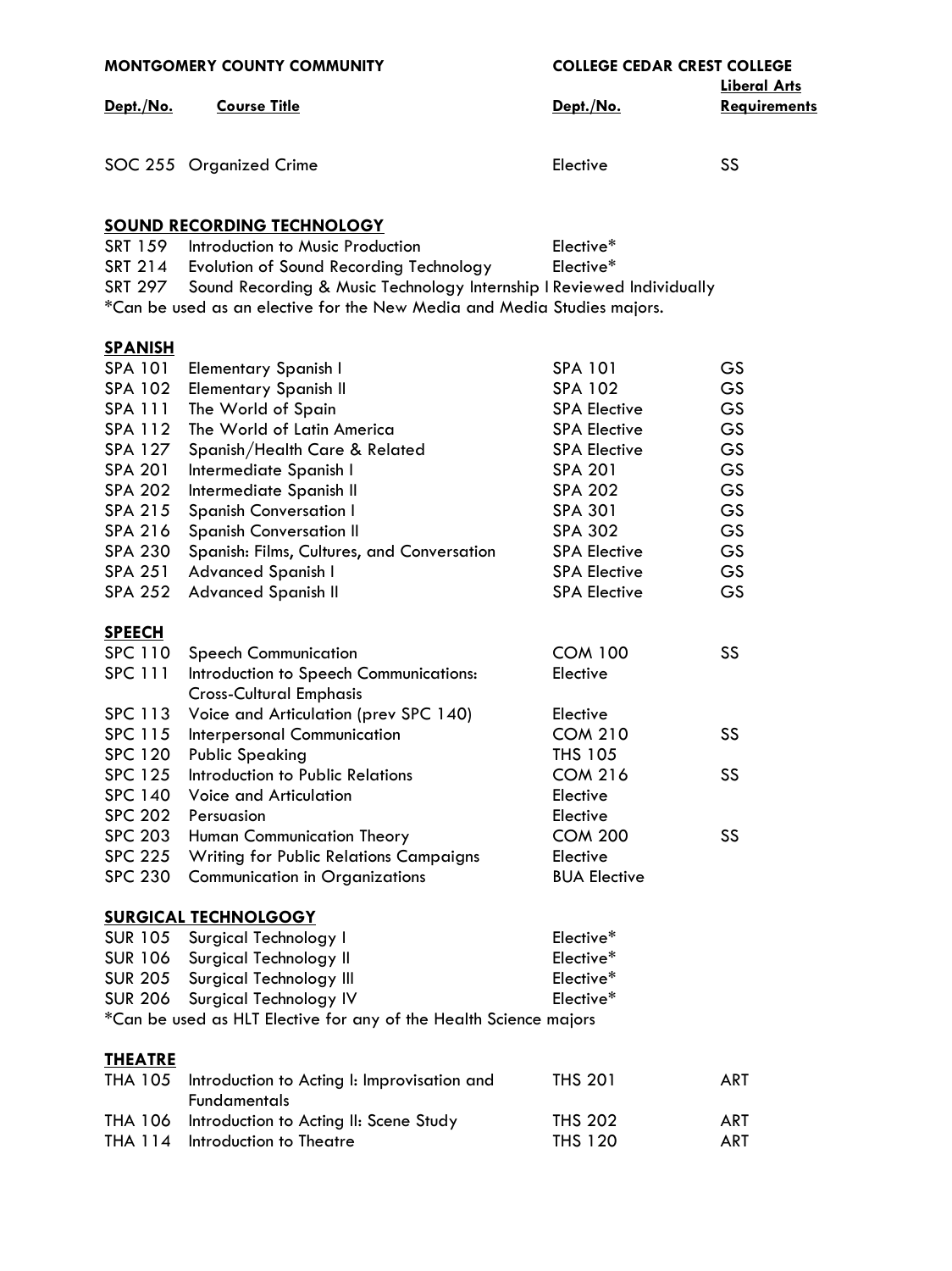| <b>MONTGOMERY COUNTY COMMUNITY</b>                           | <b>COLLEGE CEDAR CREST COLLEGE</b><br><b>Liberal Arts</b> |                     |
|--------------------------------------------------------------|-----------------------------------------------------------|---------------------|
| <b>Course Title</b>                                          | Dept./No.                                                 | <b>Requirements</b> |
| Theatre Production Workshop I: Introduction to<br>Stagecraft | THS 150                                                   | <b>ART</b>          |
| Theatre Production Workshop II: Applied<br>Stagecraft        | <b>THS 251</b>                                            | <b>ART</b>          |
| Acting for the Camera                                        | Elective                                                  |                     |
| Theatre Production Workshop: Practicum                       | <b>THS 251</b>                                            | <b>ART</b>          |
| Directing: Creating the World of the Stage                   | <b>THS 301</b>                                            | <b>ART</b>          |
| <b>Acting Shakespeare</b>                                    | <b>THS 206</b>                                            | ART                 |
| Mask for the Actor                                           | Elective                                                  |                     |
| Musical Theatre: Interpreting Song and Scene                 | Elective                                                  |                     |
|                                                              |                                                           |                     |